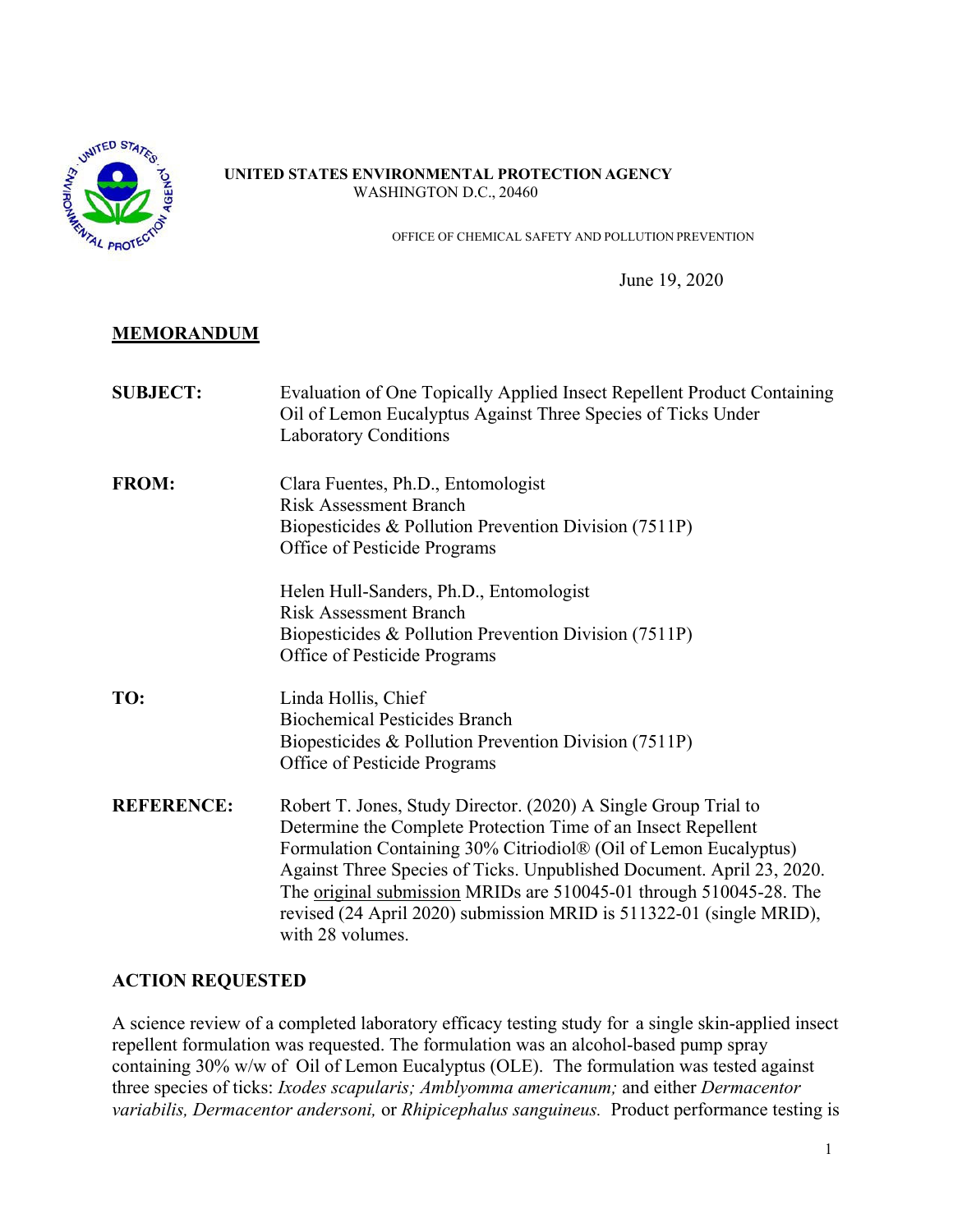required to establish the median Complete Protection Time (mCPT) against ticks to support efficacy claims against ticks on the label of the proposed skin-applied repellent product. A draft protocol for this study was reviewed (DP 457664) and accepted with recommendations by the Environmental Protection Agency (EPA) and Human Studies Review Board (HSRB) at a meeting on April 24, 2018. Protocol Version 3.0 was effective after October 5, 2018, and incorporated EPA and HSRB recommendations. The protocol was amended, including 3 times while the study was active. The study was conducted according to OCSPP 810.3700 Guidelines for Testing of Insect Repellents Applied to Human Skin and Protocol 3.0 and subsequent amendments. Protocol amendments are provided in MRID 511322-01 Vol. 4 (App. 16.3). Protocol deviations occurring during the course of the study are provided in MRID 511322-01 Vol. 5 (App. 16.4). Refer to Attachment 1 for a summary of protocol revisions in response to EPA and HSRB comments and recommendations.

# **CONCLUSIONS**

The EPA evaluated the scientific validity of the research in relation to recommendations from the EPA, HSRB, and the Product Performance Test Guidelines OCSPP 810.3700 for testing of Insect Repellents to be Applied to Human Skin. Study MRID 511322-01 Vol. 1 was conducted in accordance with Good Laboratory Practices (GLP) as described in 40 CFR §160 and provides scientific data that are acceptable to support a Complete Protection Time (CPT) of up to 4 hours. CPT is defined as the time between product application and the time point signaling repellency failure. The HSRB will be asked to comment on this study.

## **SCIENCE REVIEW**

**Study objective:** The primary objective of this study was to establish the mCPT of a single insect repellent formulation in a pump spray: Coleman Botanicals Insect Repellent Oil of Lemon Eucalyptus (EPA Reg. No. 84878-2), containing 30 % w/w of the active ingredient Citriodiol (OLE) (CAS No. 1245629-80-4; PC Code: 040522). The Certificate of Analysis is provided in MRID 51132201 Vol. 26 (App. 16.10). Three species of ticks, *Ixodes scapularis, Amblyomma americanum,* and either *Dermacentor variabilis, Dermacentor andersoni,* or *Rhipicephalus sanguineus,* were used to evaluate repellency using human volunteer subjects.

The second objective was to estimate the average rate of application applied by consumers [a.k.a. standard (typical) consumer dose] measured as  $ml/cm<sup>2</sup>$ . Data generated from this study (dosimetry) will be used for labeling claims purposes. The tested hypothesis was that the product applied at a "typical consumer" rate would repel ticks from human hosts for a period of up to 10 hours post-application.

**Endpoints:** Crossing of questing ticks placed on treated forearms of human subjects was used as the endpoint to evaluate the residual performance of the insect repellent product. Complete Protection Time or CPT was defined as the time between application of the repellent product and the time of repellency failure. Repellency failure is measured by 1 tick crosses 3 cm of treated skin without being repelled, followed by a second tick crossing within 30 minutes from the primary crossing. The second crossing was considered the confirmatory crossing. The mCPT was calculated for each species using Kaplan-Meier survival analysis across a sample size of 25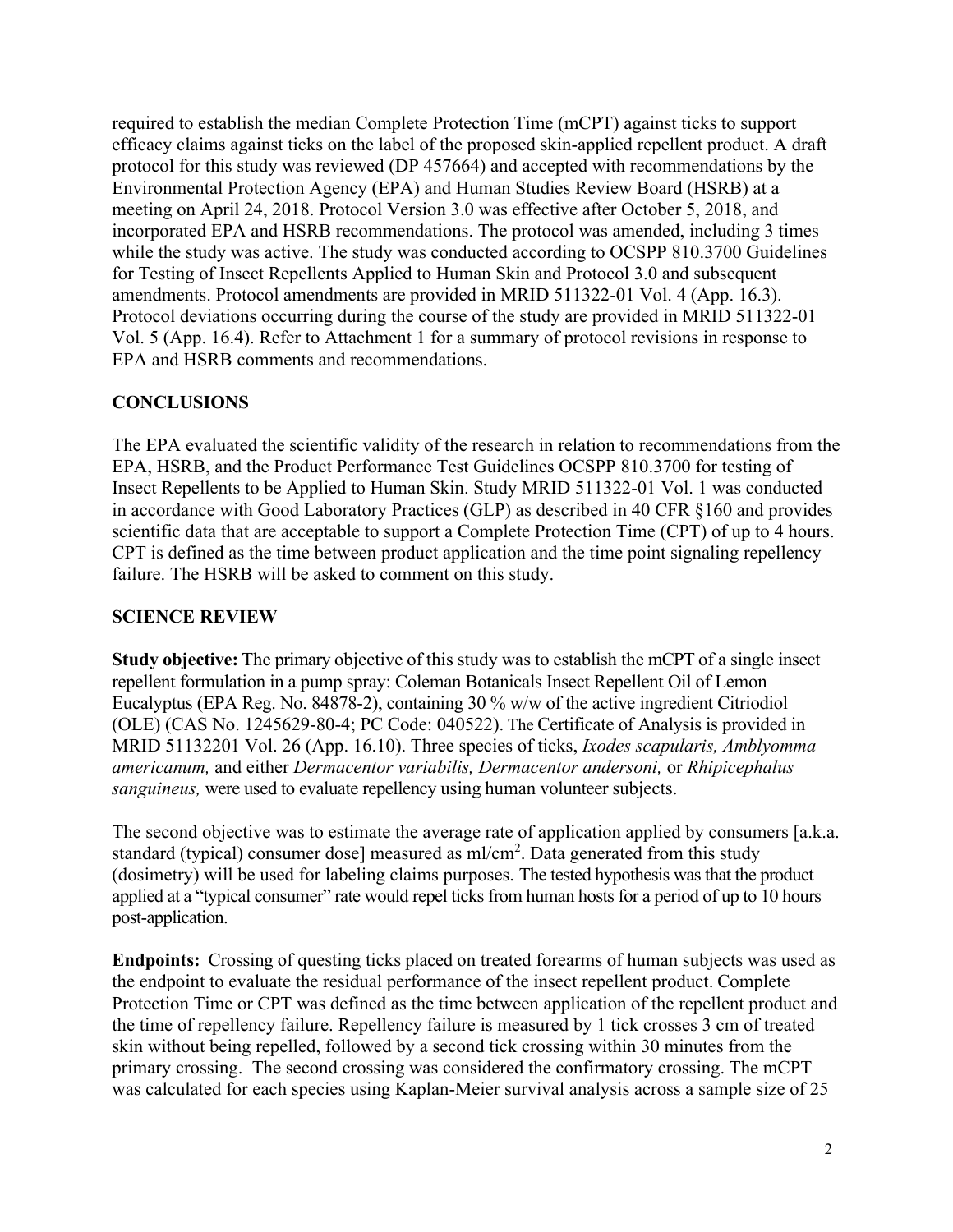subjects. The endpoint for estimation of average consumer dose (dosimetry) was the grand mean across 25 subjects. The grand mean for determination of standard consumer dose is calculated from each subject's means (n=25). Subject's means are calculated from triplicated applications per subject, measured in  $g/cm^2$ . The typical consumer dose used for testing efficacy was converted from mg/cm<sup>2</sup> to volume, ml/cm<sup>2</sup>, using the specific gravity of the product (0.900 g/mL). Testing for the calculation of mCPT as a function of residual repellency was conducted using the tick species identified as representative public health pests, *Rhipicephalus sanguineus*, *Amblyomma americanum*, and *Ixodes scapularis* and using a typical consumer dose of 0.793 μL/cm<sup>2</sup>. Testing assessment occurred over a period of 10 hours.

### **Compliance with Good Laboratory Practice Standards (GLP); 40 CFR, Part 160:**

The study was designed as a guideline study in conformity with recommendations from OCSPP 810.3700 Guidelines for Testing of Insect Repellents Applied to Human Skin. This study was conducted in accordance with EPA, FIFRA (Federal Insecticide, Fungicide and Rodenticide Act), and (GLP) Standards (40 CFR, Part 160). A Statement of Compliance with Good Laboratory Practice Standards was provided in the Study Protocol Version 3.4 (MRID 511322-01 Vol. 2 (App. 16.1)). A Quality Assurance Statement, signed and dated on November 14, 2019, was provided on pg. 4 of the study report (MRID 511322-01 Vol. 1)

**Identification of the test system:** Ticks were the target pest for determining repellency by the product. The objective of the study was to evaluate residual efficacy of the product against three tick species, *Ixodes scapularis, Amblyomma americanum,* and either *Dermacentor variabilis, Dermacentor andersoni,* or *Rhipicephalus sanguineus.* The final evaluation occurred using *Ixodes scapularis, Amblyomma americanum* and *Rhipicephalus sanguineus* at Barbara Sawyer Insectaries, London School of Hygiene and Tropical Medicine (MRID 511322-01 Vol. 28 (App. 16.12).

**Rearing and Testing Conditions:** Ticks were obtained from National Tick Research and Education Resources at Oklahoma State University (OSU) from pathogen-free colonies. After receipt, male and female ticks were separated and kept in labeled pots in cooled incubators at 25  $\pm$  3 °C; RH: 80%, and 16 L:8 D photoperiod. Labeled tick pots were placed on trays and trays were partially filled with 2 L of potassium sulfate solution. Ticks were handled with gloves. Tick accountability and tests for detection of tick pathogens is provided in (MRID 511322-01 Vol. 24 (App. 16.8)).

## **Experimental design: Determination of Consumer Dose, Application of Standard Consumer Dose and Procedure for Testing Repellency**.

### Determination of Consumer Dose

The rate of application for testing repellency was determined by a dosimetry test as indicated in OCSPP 810.3700 Guidelines for Testing of Insect Repellents Applied to Human Skin, across 3 applications per subject and across 25 subjects (12 males and 13 females). The test was conducted outdoors at temperatures ranging from 20 to 25 °C and RH: 35%. Average doses of application per subject ( $n = 3$  applications/person) were used to calculate the grand mean dose of application across 25 subjects ( $n = 75$ ). Bracelets were used to collect amount of product applied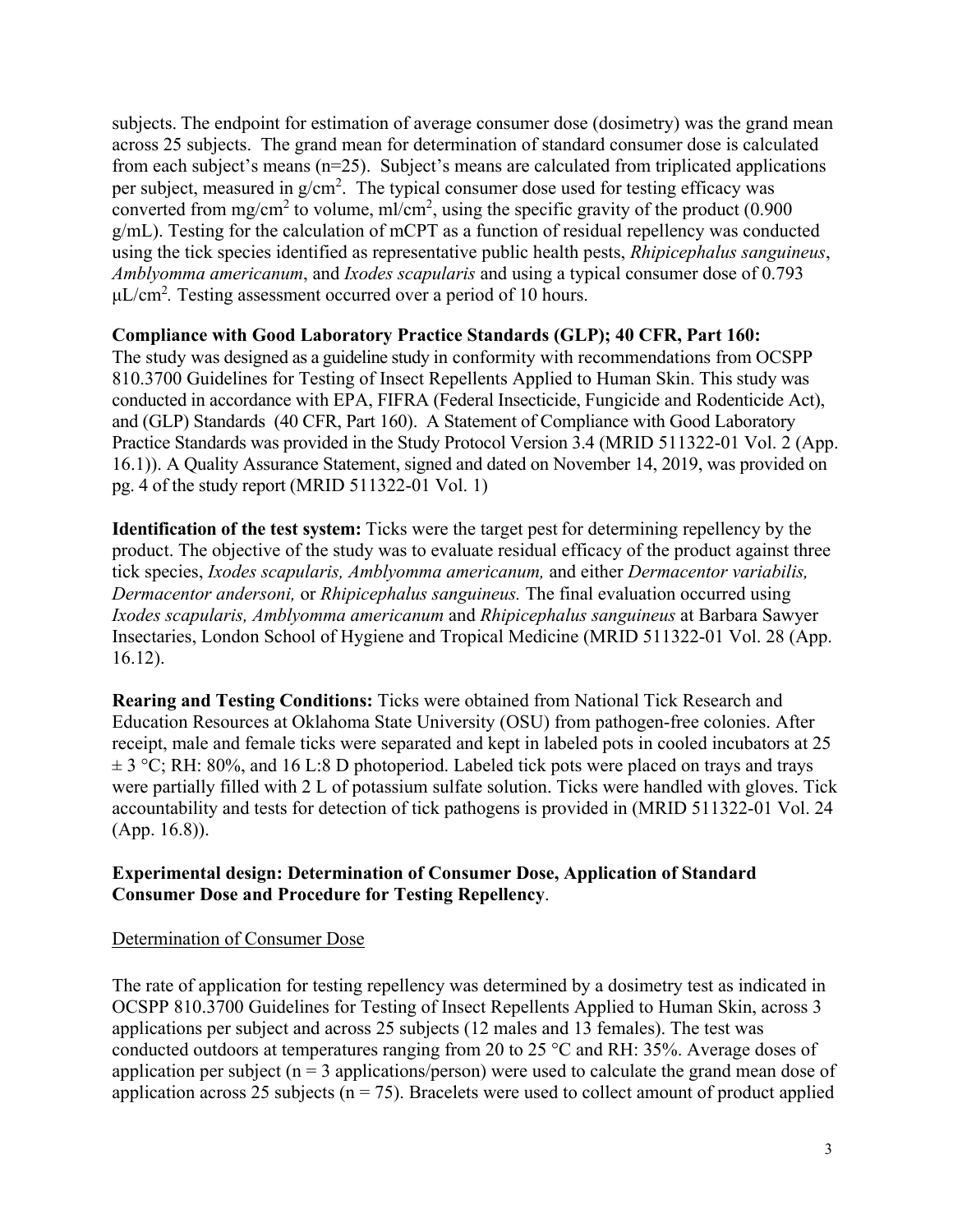and calculate typical applied dose by dividing the amount of the product collected on the bracelets by the surface area of the 3 bracelets combined. A single set of bracelets, (3 cm wide) consisted of one bracelet for the lower arm, one for the middle portion of the arm, and one for the upper forearm. Three sets of bracelets (total of 9) were allocated for each subject. Individual sets were placed into a plastic bag and the three sets were placed in a larger bag and labeled for each subject. Prior to dosimetry testing for determination of standard consumer dose, subjects were instructed to read the use instructions on the label and carry out a practice application. Following the practice application, either arm was selected as the test arm and cleansed with unscented soap. The second application was performed on the arm opposite to the one used first, and the third application was performed on either arm randomly selected. Third arm randomization list is provided in MRID 511322-01 Vol. 8 (App. 16.7a). Arms were cleansed with unscented soap between applications. Three bracelets were each evenly placed at lower, middle and upper forearm, and circumferences and width of bracelets were recorded to calculate their surface area. Each bracelet inside its individual plastic bag was individually weighed before and after each application to measure the amount of product applied. Average consumer rate of application (mg/cm<sup>2</sup>) was calculated from triplicated amounts of product applied to individual bracelets (difference or increment in bracelets' weight before and after each application) divided by their surface area. The mean for each subject was calculated across 3 replications per subject, and the grand mean was calculated across all subjects' means. The specific gravity of the product (0.900 mg/mL) was used to convert to volumetric dose (mL/cm<sup>2</sup>) used for testing. Data on consumer dose (dosimetry) are provided in and MRID 511322-01 Volumes 10 through 23 (Appendixes 16.7c through 16.7p).

#### Application of Consumer Dose

The surface area of subjects forearms was calculated on their first visit according to the formula: (sum of bracelet set circumferences)  $X$  1/3 (length of the forearm) for those subjects who participated in the dosimetry and repellency phases. Subjects who did not participate in the dosimetry phase did not have bracelet circumferences, so their forearm circumference was measured at 3 points and multiplied by 1/3 to estimate the surface area of their forearms. Hairs from the wrist area of the test arm were clipped 3 cm above the wrist. Boundary and release lines were delineated on treated and control arms in a similar fashion. The boundary line was delineated around both wrists; the release line was placed 3 cm from the boundary line toward the fingers. Average consumer dose of application was used as the standard consumer dose across all subjects for testing repellency. The amount applied to each subject was measured with a micropipette, adjusted to the surface area of each subject's forearm and spread evenly on subject forearm using a gloved finger. The difference in weight of the bottle before and after application was recorded (MRID 511322-01 Vol. 26 (App. 16.10)). A Certificate of Analysis of the test substance is provided in MRID 511322-01 Vol. 26 (App. 16.10). Difference in gloves weight before and after application were recorded in MRID 51132201 Vol. 26 (App. 16.10)). The difference is negligible. Treated arms used for testing repellency were selected according to a randomization schedule (MRID 511322-01 Vol. 8 (App. 16.7a).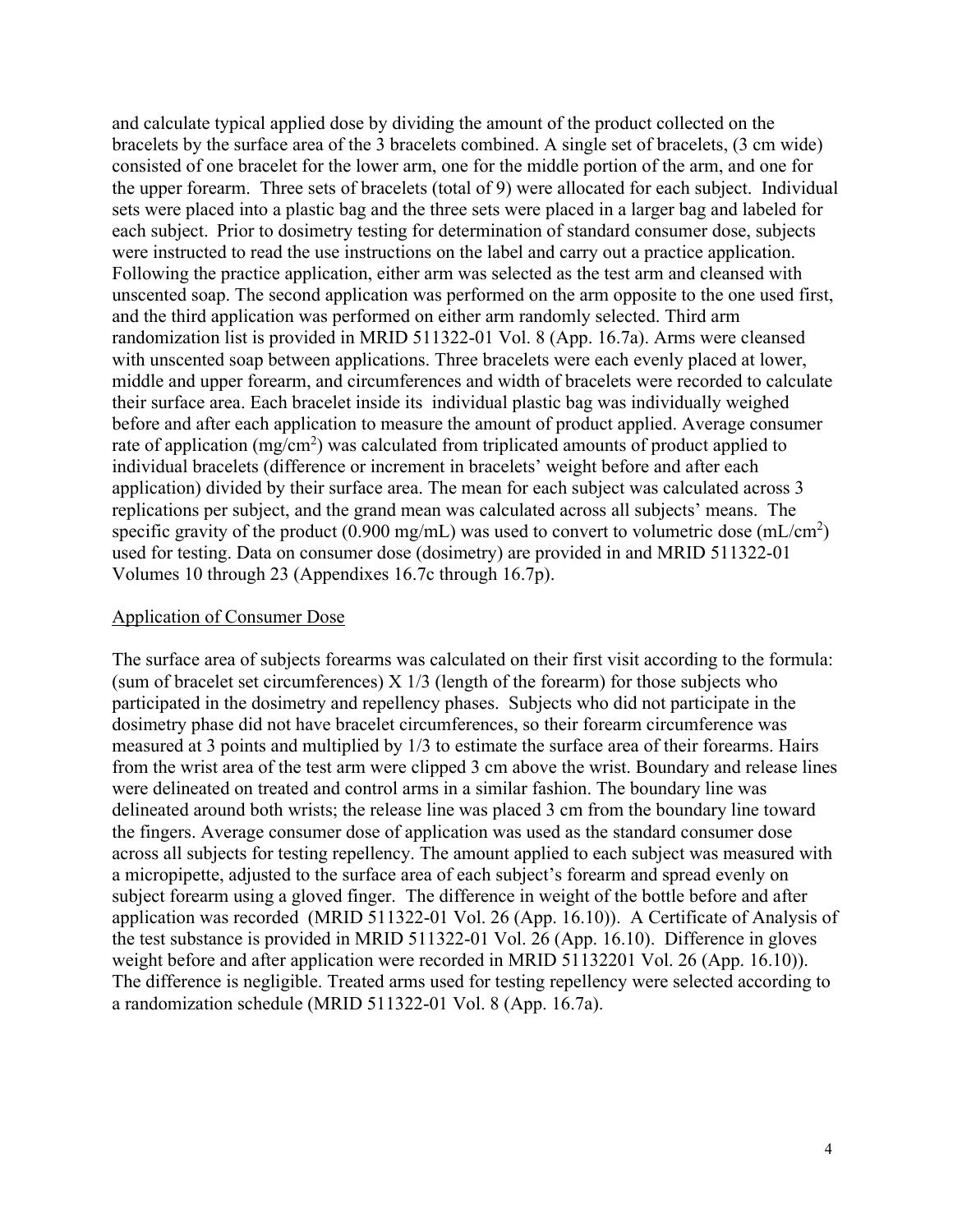### Repellency Testing Procedure

Tick species for testing repellency were selected according to randomization schedule (MRID 511322-01 Vol. 24 (App. 16.8). Forty-five ticks of single species, mixed sex were placed in an insectary chamber 30 minutes prior to testing; half were kept into humidity chambers for later use. Tick species, batch number, life stage, number of days at London School of Hygiene and Tropical Medicine (LSHTM), and day of last blood feeding were recorded (MRID 511322-01 Vol. 24 (App. 16.8). The test area was labelled with the participant ID, initials and test date. The test area was equipped with its own thermo-hygrometer, timer and 3 white trays consisting of a single tray for each arm and one tray for holding ticks. Ticks were placed in bowls lined with filter paper and the bowls were placed in one of the 3 trays. The tray holding the bowls with ticks was partially filled with water. Four paint brushes for transfer of ticks, and forceps were provided for handling ticks. Testing began 15 minutes post-product application. Subjects placed their untreated arm at a 30° angle from the bottom of the tray, with their fingers resting flat on the bottom of the tray. Arm support was provided. Ticks were individually screened for active questing, placed on the release line with their mouth parts oriented toward the elbow. A tick qualified as actively questing if it crawled from the release line across the boundary line and upward within 3 minutes of being released. If an active tick was not found in 10 minutes, that time point for testing repellency was missed, and the Protocol Version 3.4 was amended to stop testing when more than 6 time points were missed due to lack of questing behavior as proposed by EPA on July 1, 2019. If a subject missed 6 time points with 1 tick species, he or she was permitted to test with a second and third species; however, if the same subject missed 6 time points with 2 different tick species, that subject was replaced with another subject. Once a questing tick was identified, the tick was placed on the released line of the treated arm which had been placed on a second tray arranged in identical fashion as on the control tray. The movement of the tick was timed. A tick was classified as repelled if the tick did not cross the boundary line or crossed the boundary line but turned back or fell off before 1 minute. A tick was classified as not repelled if it crossed the boundary line into the treated area and remained there for at least 1 minute. Exposure time points were repeated with 1 tick at 15-minute intervals for 10 hours. The CPT was defined by the first non-repelled tick crossing the boundary line followed by a second non-repelled tick crossing within 30 minutes (two time periods) apart from the first. Since time points were 15 minutes apart, a confirmatory second crossing could have been preceded by a repelled tick 15 minutes apart from the first non-repelled tick. One time point was always missed for lunch break and it was not accounted as missed time period. If a confirmatory crossing occurred immediately following a lunch break, the CPT would be considered to have occurred at the period missed during lunch.

### **Statistical Analysis and Sample Size Determination:**

Sample Size Determination: EPA (science, statistics, and ethics) and LSHTM agreed that a sample size of 25 was adequate to ensure that the study included enough subjects to return reliable results without unnecessarily including more subjects than necessary. Sample size determination of 25 subjects per treatment was based on the EPA power analysis calculations in Appendix 3: Power/Sample Size Calculation, within EPA's Science and Ethics Review Memo, dated March 30, 2018, for review of Protocol Version 0.1, dated July 21, 2017.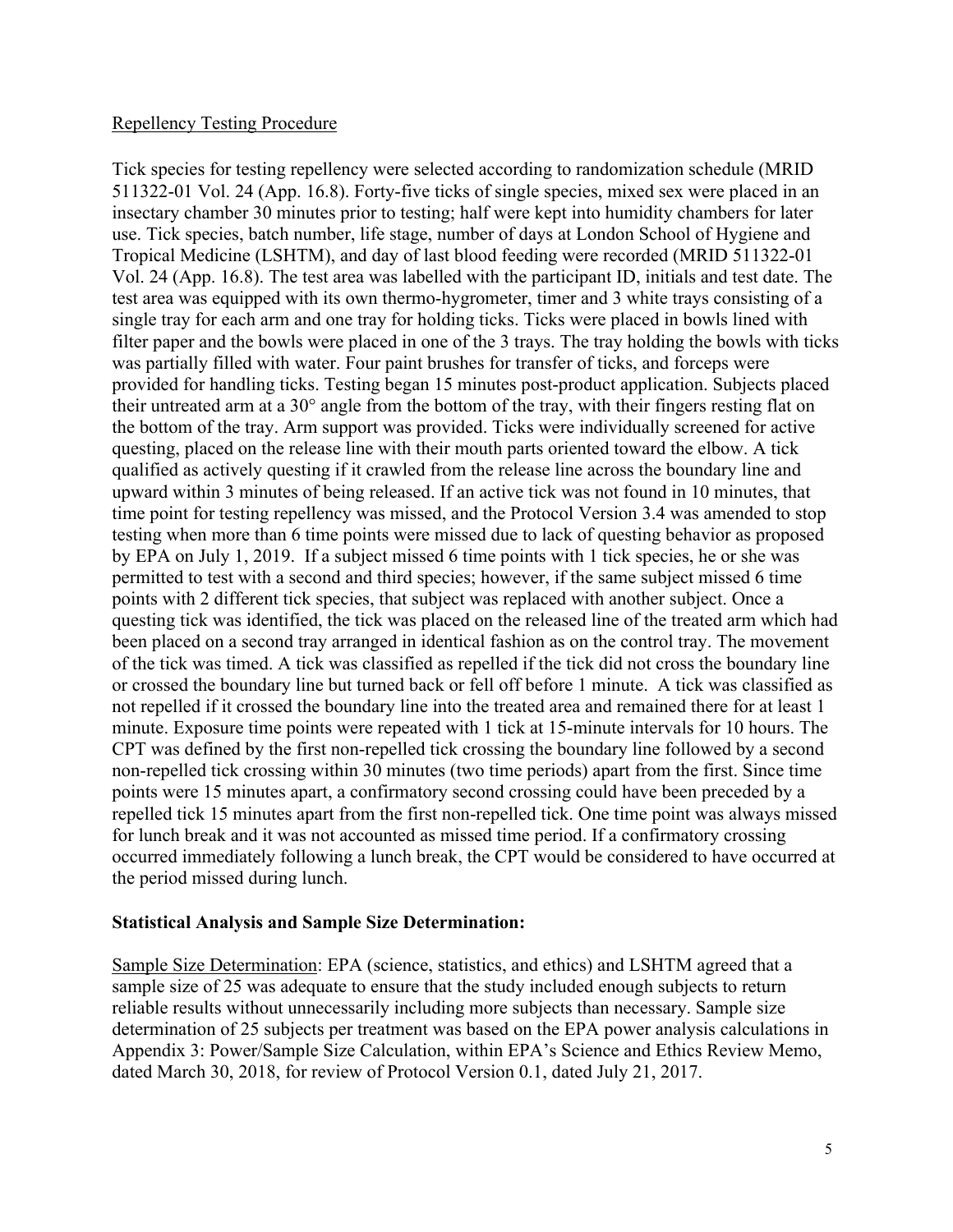Median Complete Protection time (mCPT): mCPT was estimated using Kaplan-Meier Survival Analysis. The lower 95% confidence intervals (CI) and Upper 95% CI were calculated for *I. scapularis* and *R. sanguineus* (Tables 5 and 6). Upper 95% CI were not calculated for *A. americanum* due to lack of information resulting from right censored data (Table 4).

## **Protocol Revisions, Amendments and Deviations:**

All protocol revisions and amendments are reported in study report, MRID 511322-01 Vol. 1, Section 10.5 *Protocol Amendments*, and submitted in MRID 511322-01 Vol. 4 (App. 16.3).

The original protocol, Protocol Version 1.0 was created on July 21, 2017 and updated to Protocol Version 2.0 on June 29, 2018, following EPA recommendations on science and ethics and HSRB requirement for GLP compliance. Protocol Version 2.0 was amended 5 times: Protocol Version 3.0, (September 21, 2018), and Protocol Version 3.1 (November 16, 2018), were amended before consumer dose testing began. The protocol was amended again to Version 3.2 (April 26, 2019); Version 3.3 (July 26, 2019), and Version 3.4 (August 23, 2019). A summary of protocol revisions and amendments, in conformity with EPA and HSRB recommendations, is provided in Attachment 1.

# List of Protocol Revisions:

Changes to Protocol Version 3.0 included: 1) expanding recruitment beyond London area as recommended by HSRB; 2) addition of comprehension check list to the consent process; 3) removal of 1 week follow-up post-repellency testing; 4) addition of shaving procedure up to 3 cm from wrist; 5) addition of weighing gloves before and after product application; 6) simplified definition of repellency behavior (no requirement for measuring distance traveled by tick); 7) addition of rest period for meal break during efficacy testing; 8) increase compensation to minimum wage; 9) addition of additional conditions to exclusion criteria; 10) addition of additional bracelet for arm circumference measurement; 11) addition of additional detail on nonavailability of Epi-Pens and First Aid; 12) change of medical monitor to Dr. Nicky Longley, and 13) administrative changes (removal of Citriodiol proprietary information; change in study dates, and addition of sponsor to signatories).

Changes to Protocol Version 3.1 included: 1) change in study director; 2) change of medical monitor; 3) inclusion of ethics review board and clinicaltrials.gov reference numbers; 4) changes to study dates; 5) addition of certificate of analysis; and 6) change from Chief Investigator to ARTEC Director in compliance with GLP requirements.

The third protocol amendment, Protocol Version 3.2, dated April 26, 2019, was made after consumer dose testing and before repellency testing.

Changes to Protocol Version 3.2 included: 1) Change of study director and addition of new study director and his contact information to Participants Information Sheets; 2) corrections of grammatical and typographical errors; 3) reduction of RH from 90% to 80% following discussion with EPA; and 4) change from ethanol to isopropanol. Protocol Version 3.2 was effective on April 30, 2019.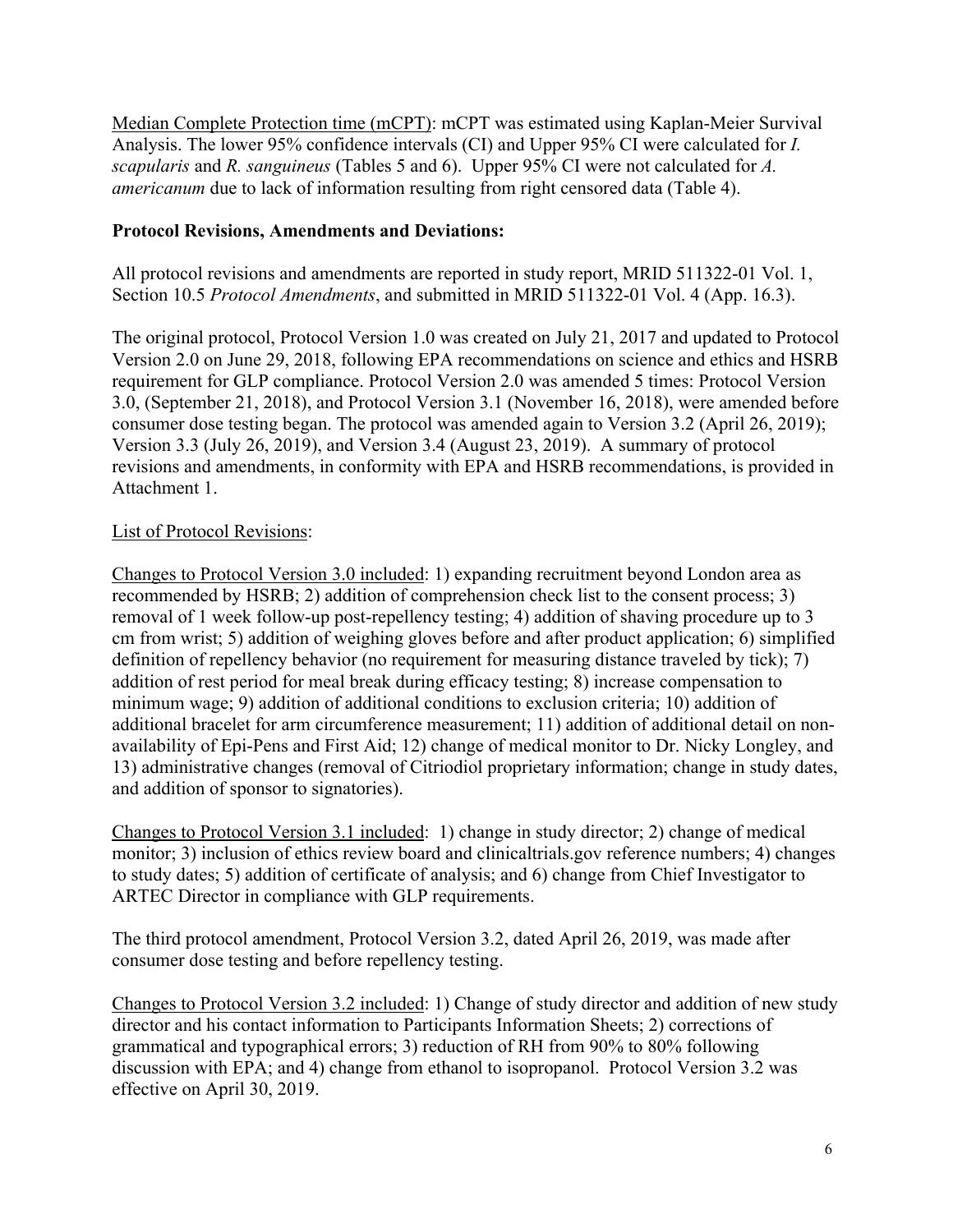The fourth protocol amendment, Protocol Version 3.3, dated July 26, 2019, and the fifth protocol amendment, Protocol Version 3.4, dated August 23, 2019, were made during repellency testing.

Changes to Protocol Version 3.3 included: 1) addition of alternative species of ticks, following discussion with EPA; 2) addition of alternative tick supplier; 3) update of general practitioner telephone number; and 4) update of project timelines. Protocol Version 3.3 was effective on July 31, 2019.

Changes to Protocol Version 3.4 included: 1) criteria for missed time points, replacement of subjects, and 2) criteria for use of data from withdrawn subjects. Protocol Version 3.4 was effective on August 23, 2019.

### Protocol Deviations:

There were several protocol deviations that occurred during the study. Protocol deviations are listed in Section 10.6 and Section 10.7 of the study report, MRID 511322-01 Vol. 1, and in MRID 511322-01 Vol. 5 (App.16.4). There were 10 subject specific deviations reported in Section 10.6, and 4 not subject specific protocol deviations reported in Section 10.7 of MRID 511322-01 Vol. 1

Subject specific protocol deviations occurring during repellency testing:

Deviation #1 in Section 10.6 in MRID 511322-01 Vol. 1 and MRID 511322-01 Vol. 5 (App. 16.4):

Use of outdated Case Report Form, dated Jan. 17, 2019, on subject 593027 for tick repellent test day May 8, 2019. Additional information was added to the form resulting in no loss of data.

Deviation #2 in Section 10.6.2 in MRID 511322-01 Vol. 1 and MRID 511322-01 Vol. 5 (App. 16.4):

Test substance (TS) was applied to incorrect arm (left arm) of subject 593039 testing *I. scapularis* on May 24, 2019, resulting in 2 µL more product because surface area of left arm was smaller. This amount,  $2 \mu L$ , was within the margin of standard error and therefore, it was not expected to compromise the validity of the data.

Deviation #3 in Section 10.6.3 in MRID 510045-01 MRID 511322-01 Vol. 1 and in MRID 51132201 Vol. 5 (App. 16.4):

TS was applied to left rather than right arm of subject 593067 while testing *I. scapularis* on June 4, 2019. The correct dose was applied. The study director required second reading of randomization schedule to avoid further mistakes.

Deviation #4 in Section 10.6.4 in MRID 511322-01 Vol. 1 and in MRID 511322-01 Vol. 5 (App. 16.4) :

Temperature was off range for  $1^{\circ}$ C on 3 occasions. Temperature was  $1^{\circ}$ C above 25<sup> $\circ$ </sup>C on July 30, 2019, for subjects 593117 and 593016, and 1°C below 25°C on July 30, 2019, for subject 593117. On September 6, 2019, the temperature was 1°C above 25°C for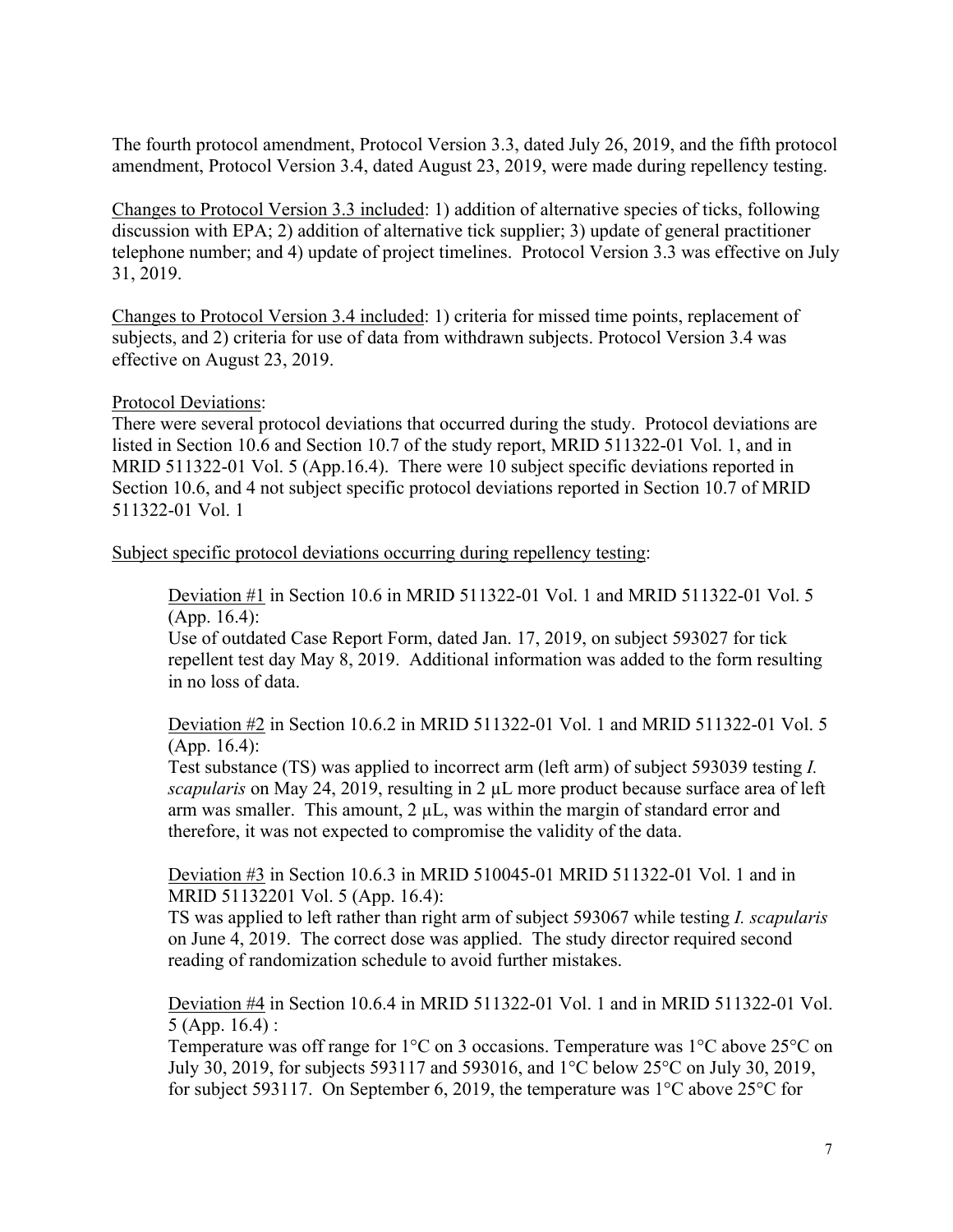subject 593101, testing *R. sanguineus*. These small fluctuations are unlikely to compromise test results. Tick species have geographical range that exceeds  $30^{\circ}$ C in summer months.

Deviation #5 in Section 10.6.5 in MRID 511322-01 Vol. 1 and in MRID 511322-01 Vol. 5 (App. 16.4):

Repellency testing with *A. americanum* was conducted earlier than should have been on subject 593053 (Table 14 in Study report MRID 522322-01 Vol.1). Testing for time point 1h:30 minutes post-application was scheduled for 11:30 but it took place at 10:58 by mistake. No crossing event occurred at that time point and CPT occurred at 12:07, suggesting that this deviation did not impact validity of data.

Deviation # 6 in Section 10.6.6 in MRID 511322-01 Vol. and in MRID 511322-01 Vol. 5 (App. 16.4):

Subject 593092 tested *I. scapularis* on July 1, 2019, *A. americanum* on August 28, 2019, and *R. sanguineus* on September 19, 2019. The consumer dose applied to subject on first visit was 0.801  $\mu$ L/cm<sup>2</sup>. The consumer dose applied on the 2<sup>nd</sup> and 3<sup>rd</sup> visits was 0.793 µL/cm<sup>2</sup> (see Section 10.7.3 in Study Report, MRID 511322-01 Vol. 1 The dose of 0.801  $\mu$ L/cm<sup>2</sup> resulted from miscalculation of average consumer dose across 24 rather than 25 subjects, because data from subject 593075 were excluded from the calculation by mistake. When the average is calculated across 25 subjects, the average consumer dose is 0.793 µL/cm<sup>2</sup>. Efficacy data gathered with  $0.801 \mu L/cm^2$  was used for determination of CPT, because the difference of 0.008  $\mu$ L/cm<sup>2</sup> is within the margin of standard error of the mean ( $\pm$  0.217 µL/cm<sup>2</sup>). The average consumer dose of 0.793 µL/cm<sup>2</sup> was used from this time forward. The tests conducted with  $0.801 \mu L/cm^2$  are listed on Table 8 in MRID 511322-01 Vol. 1

Deviation # 7 in Section 10.6.7 in MRID 511322-01 Vol. 1 and in MRID 511322-01 Vol. 5 (App. 16.4):

Data from subject 593120 testing *A. americanum* on September 17, 2019, was not used on calculation of CPT because this subject left earlier than 10 hours test duration (this subject was not withdrawn from the study; he tested *R. sanguineus* on September 20, 2019). From this time forward, subjects were reminded of the duration of the test and asked whether they could commit to it.

Deviation # 8 in Section 10.6.8 in MRID 511322-01 Vol. 1 and in MRID 511322-01 Vol. 5 (App. 16.4):

Clipping of hairs from wrist area was not performed on all participants because it was not needed or possible. Study director observed no difference in results due to clipping or not clipping hair.

Deviation # 9 in Section 10.6.9 in MRID 511322-01 Vol. 1 and in MRID 511322-01 Vol. 5 (App. 16.4):

On July 25, 2019, subject 593107 missed a time point 12:33, between time points 12:18 and 12:48. Lunch break took place after time point 13:48, resuming testing at 14:20.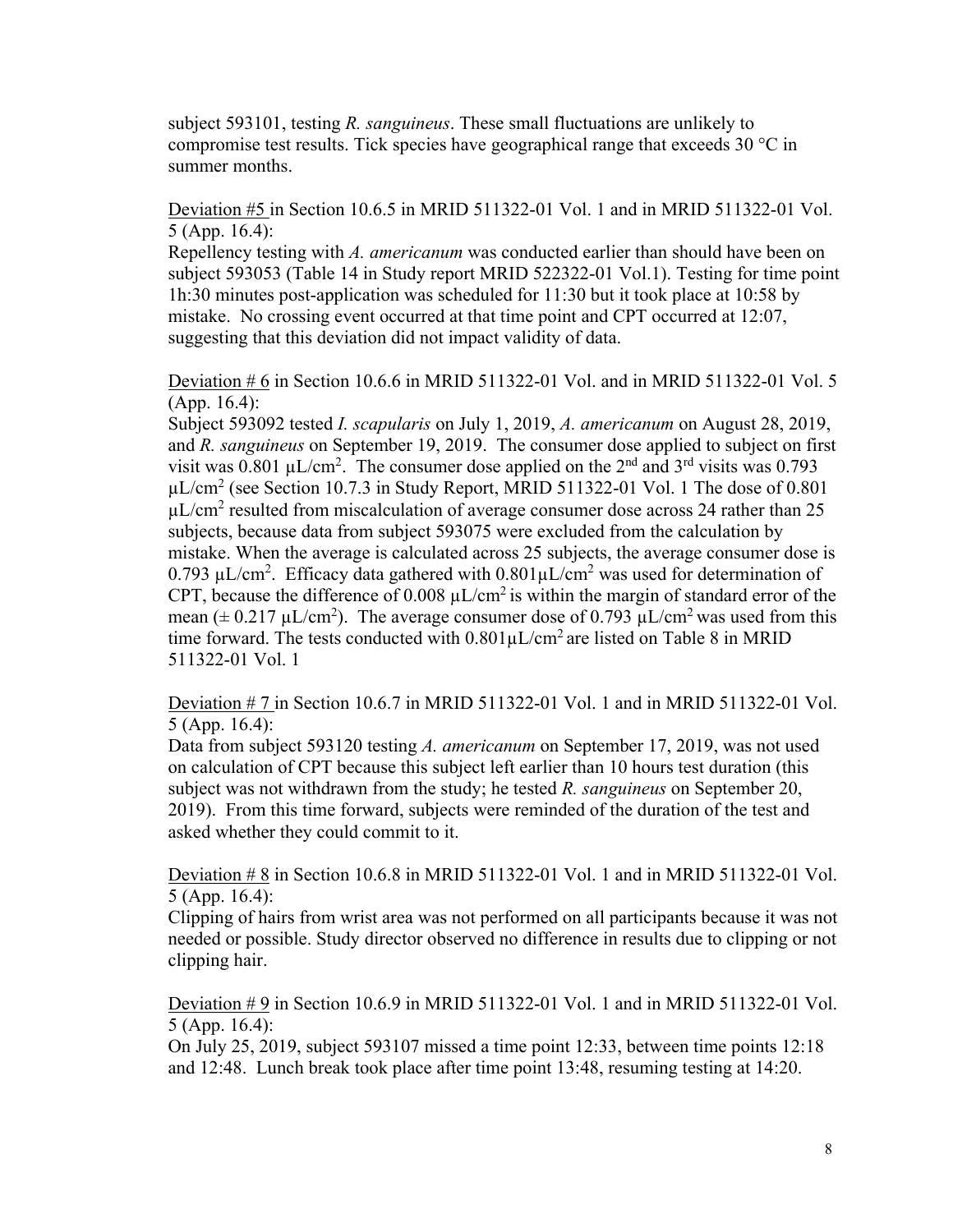There were no crossing events until 16:50, when CPT was reached, suggesting that missed time points did not coincide with product failure.

Deviation # 10 in Section 10.6.10 in MRID 511322-01 Vol. 1 and in MRID 511322-01 Vol. 5 (App. 16.4):

Humidity was out of range in 4 occasions. On Sept. 5, and Sept. 13, 2019, RH dropped to 31% for subjects 593117 and 593070 testing *R. sanguineus.* RH dropped to 33% on Oct. 2, 2019, for subject 593100 testing *R. sanguineus.* All three subjects experienced CPT. RH dropped to 34% on June 6, 2019, when test subject 593050 tested *A. americanum.* No report of unusual tick behavior or missed time points due to lack of questing.

Not subject specific protocol deviations occurring during repellency testing:

Deviation #1 in Section 10.7.1 MRID 511322-01 Vol. 1 and in MRID 511322-01 Vol. 5 (App. 16.4):

Thermo-hygrometer placed outside tick storage container (incubator), leading to RH reading below require 80% on April 19, 2019 (pg. 497 of 4553 in Appendix 16.4 MRID 510045-05).

Deviation #2 in Section 10.7.2 in MRID 511322-01 Vol. 1 and in MRID 511322-01 Vol. 5 (App. 16.4):

Minimum RH in tick storage container (incubator) was below protocol requirement (RH  $= 80\%$ ) in May 28 (RH=79%) and June 4, (RH=78%). On June 10, 2019, the minimum RH in the incubator was 76% and the maximum was 88%.

Deviation #3 in Section 10.7.3 in MRID 51132201 Vol. 1 and in MRID 511322-01 Vol. 5 (App. 16.4):

Consumer dose miscalculation. The dose  $0.801$ .  $\mu$ L/cm<sup>2</sup> resulted from miscalculation of average consumer dose across 24 rather than 25 subjects, because data from subject 593075 were excluded from the calculation by mistake. When the average is calculated across 25 subject, the average consumer dose is  $0.793 \mu L/cm^2$ . Efficacy data gathered with  $0.801 \mu L/cm^2$  was used for determination of CPT, because the difference of  $0.008$  $\mu L/cm^2$  is within the margin of standard error of the mean ( $\pm$  0.217  $\mu L/cm^2$ ). This deviation was communicated to EPA on July 5, 2019. EPA recommended to continue the study with the 0.48 g/ 600 cm<sup>2</sup> (0.793  $\mu$ L/cm<sup>2</sup>). The total of tests conducted with application rate of  $0.801 \mu L/cm^2$  are listed on Table 8 on page 45 of 4553 in MRID 511322-01 Vol 1. There was a total of 7 tests conducted on *A. americanum;* 9 with *I. scapularis,* and 4 with *D. variabilis*.

Deviation #4 in Section 10.7.4 in MRID 511322-01 Vol. 1 and in MRID 511322-01 Vol. 5 (App. 16.4):

Excessive missed time points due to lack of tick questioning on May 17, May 28, July 23, Aug. 5, Sept. 3, Sept. 6, Sept. 10, Sept. 14, Sept. 26, and Oct. 7, 2019, for subjects 591 593069, 593027, 593036, 593004, 503067, 593113, 593122, and 593146.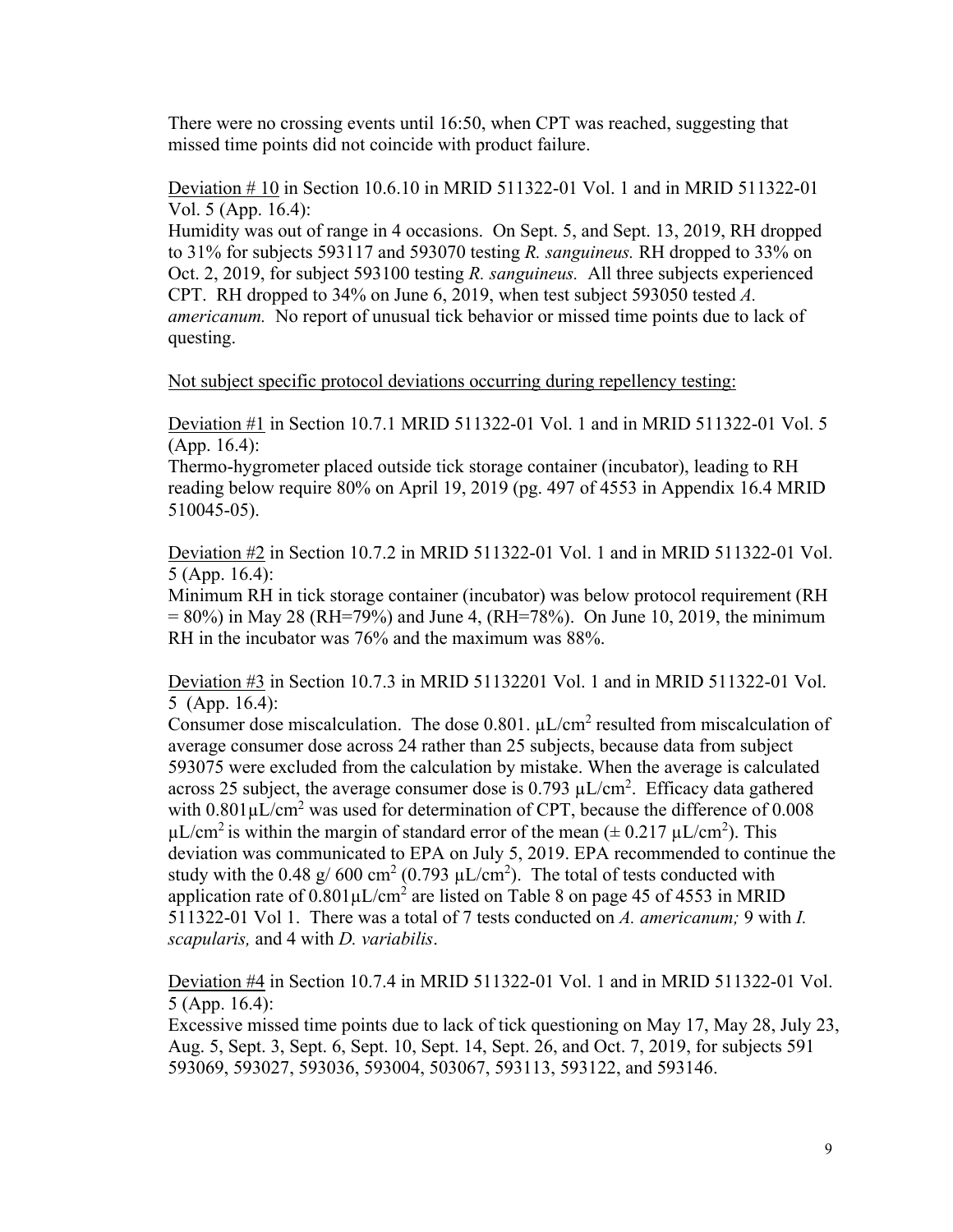The criteria for repeating a test depended on the number of missing periods due to the lack of tick questing. When no questing tick was found within 10 minutes on the control arm, the time point was missed. When more than 6 time points were missed due to lack of tick questing, the test should have been repeated. If the same subject failed a test with two tick spp., that subject should have been replaced due to possible lack of subject's lack of attractiveness to ticks (Section 10.5, in MRID 511322-01 Vol 1). Test subjects were assigned testing with *I. scapularis*, *A. americanum* and *D. variabilis* according to a randomized schedule (511322-01 Vol. 8 (App. 16.7a). There were several time points missed due to lack of questing with *D. variabilis*. After discussing the matter with EPA on July 1, 2019, it was decided to discontinue testing with this species. While searching for a third species to replace *D. variabilis*, testing continued with *I. scapularis* and *A. americanum* since test days were independent of each other. EPA suggested testing with *D. andersoni* or *R. sanguineus* as replacements for *D. variabilis.* Since *D. andersoni* was not available for purchase, *D. variabilis* was replaced with *R. sanguineus.* Data collected from *D. variabilis* (Table 13 in 511322-01 Vol. 1) was not used for assessment of CPT against ticks.

### **RESULTS**

#### **Dosimetry: Determination of Average Consumer Dose**

The standard consumer dose =  $0.0007135$  g/cm<sup>2</sup>, is the overall mean of all subjects means converted to volume,  $0.0007928$  mL/cm<sup>2</sup>, using the specific gravity = 0.9 g/ml, and expressed as  $0.793 \mu L/cm^2$ . Table 1 (from Table 1a through Table 1e) summarizes results from dosimetry test used to calculate average consumer dose in MRIDs 511322-01 Vol. 10 (App. 16.7c) through MRID 511322-01 Vol. 23 (App. 16.7p) and presented in Tables 10 to 12 of study report (MRID 511322-01 Vol. 1). The total from all 25 consumer dose means is  $0.0007135$  g/ cm<sup>2</sup>, converted to volume by dividing 0.0007135 g/ cm<sup>2</sup> by specific gravity of the product, 0.9 g/mL. The result is 0.00079278 mL/cm<sup>2</sup>, converted to 0.7928  $\mu$ L/cm<sup>2</sup>, rounded to 0.793  $\mu$ L/cm<sup>2</sup>.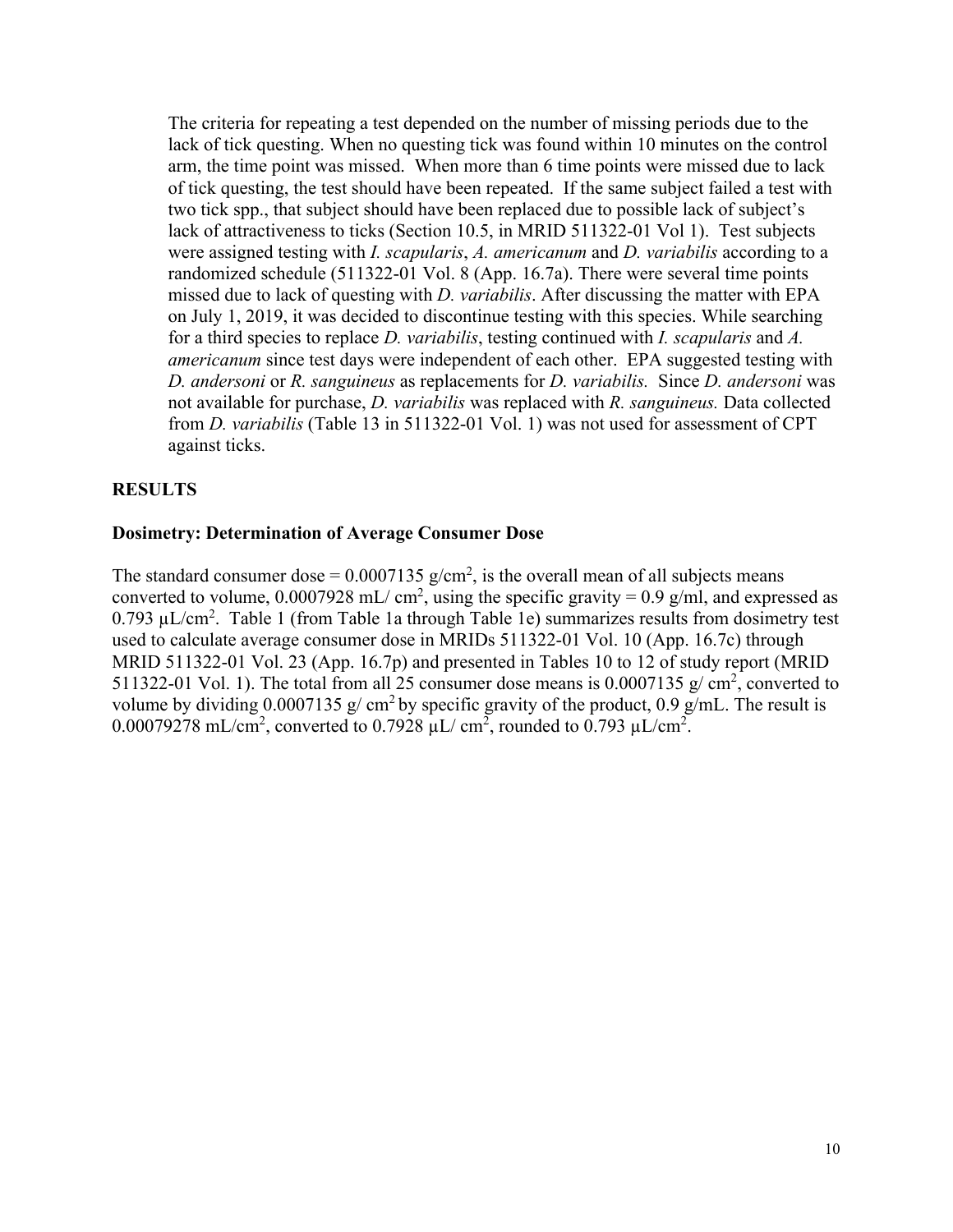|                        |                |                  | Table 1.a Consumer Applications for Determination of Standard Consumer Dose |                |                      |
|------------------------|----------------|------------------|-----------------------------------------------------------------------------|----------------|----------------------|
| <b>Subject ID</b>      | Replication    | <b>Amount on</b> | <b>Bracelets' SA</b>                                                        | Dose $(g/cm2)$ | Average              |
|                        |                | braclet(g)       | (cm <sup>2</sup> )                                                          |                | Dose/ subject        |
|                        |                |                  |                                                                             |                | (g/cm <sup>2</sup> ) |
| 593004                 | 1              | 0.313            | 162.96                                                                      | 0.0019         |                      |
|                        | $\overline{2}$ | 0.363            | 162.62                                                                      | 0.0022         |                      |
|                        | $\overline{3}$ | 0.275            | 164.86                                                                      | 0.0017         |                      |
| <b>Total / Subject</b> |                | 0.952            | 490.44                                                                      | 0.0058         | 0.0019               |
| 593006                 | 1              | 0.049            | 193.13                                                                      | 0.0003         |                      |
|                        | 2              | 0.073            | 175.55                                                                      | 0.0004         |                      |
|                        | 3              | 0.046            | 174.72                                                                      | 0.0003         |                      |
| Total / subject        |                | 0.169            | 543.40                                                                      | 0.001          | 0.0003               |
| 593011                 | 1              | 0.156            | 180.65                                                                      | 0.0009         |                      |
|                        | $\overline{2}$ | 0.177            | 184.54                                                                      | 0.0010         |                      |
|                        | 3              | 0.100            | 168.40                                                                      | 0.0006         |                      |
| Total / subject        |                | 0.434            | 533.59                                                                      | 0.0025         | 0.0008               |
| 593012                 | 1              | 0.039            | 180.47                                                                      | 0.0002         |                      |
|                        | $\overline{2}$ | 0.121            | 185.78                                                                      | 0.0007         |                      |
|                        | 3              | 0.055            | 175.42                                                                      | 0.0003         |                      |
| Total/subject          |                | 0.215            | 541.67                                                                      | 0.0012         | 0.0004               |
| 593013                 | 1              | 0.024            | 158.29                                                                      | 0.0002         |                      |
|                        | $\overline{c}$ | 0.046            | 160.94                                                                      | 0.0003         |                      |
|                        | $\overline{3}$ | 0.019            | 155.97                                                                      | 0.0001         |                      |
| Total/subject          |                | 0.090            | 475.20                                                                      | 0.0006         | 0.0002               |

|                        | Table 1.b Consumer Applications for Determination of Standard Consumer Dose (cont.) |                  |                      |                |                      |  |  |  |  |
|------------------------|-------------------------------------------------------------------------------------|------------------|----------------------|----------------|----------------------|--|--|--|--|
| <b>Subject ID</b>      | Replication                                                                         | <b>Amount on</b> | <b>Bracelets' SA</b> | Dose $(g/cm2)$ | Average              |  |  |  |  |
|                        |                                                                                     | braclet(g)       | (cm <sup>2</sup> )   |                | Dose/ subject        |  |  |  |  |
|                        |                                                                                     |                  |                      |                | (g/cm <sup>2</sup> ) |  |  |  |  |
| 593017                 | $\mathbf{1}$                                                                        | 0.870            | 149.68               | 0.0058         |                      |  |  |  |  |
|                        | $\overline{2}$                                                                      | 0.393            | 149.61               | 0.0026         |                      |  |  |  |  |
|                        | $\overline{3}$                                                                      | 0.619            | 145.82               | 0.0042         |                      |  |  |  |  |
| <b>Total / Subject</b> |                                                                                     | 1.881            | 445.11               | 0.0126         | 0.0042               |  |  |  |  |
| 593019                 | $\mathbf{1}$                                                                        | 0.005            | 174.32               | 0.0000         |                      |  |  |  |  |
|                        | $\overline{2}$                                                                      | 0.003            | 151.82               | 0.0000         |                      |  |  |  |  |
|                        | 3                                                                                   | 0.002            | 154.75               | 0.0000         |                      |  |  |  |  |
| Total / subject        |                                                                                     | 0.009            | 480.89               | 0.0000         | 0.0000               |  |  |  |  |
| 593021                 | 1                                                                                   | 0.091            | 161.20               | 0.0006         |                      |  |  |  |  |
|                        | $\overline{2}$                                                                      | 0.020            | 168.46               | 0.0001         |                      |  |  |  |  |
|                        | 3                                                                                   | 0.089            | 165.09               | 0.0005         |                      |  |  |  |  |
| Total / subject        |                                                                                     | 0.20             | 494.75               | 0.0012         | 0.0004               |  |  |  |  |
| 593022                 | $\mathbf{1}$                                                                        | 0.056            | 173.40               | 0.0003         |                      |  |  |  |  |
|                        | $\overline{2}$                                                                      | 0.124            | 173.40               | 0.0007         |                      |  |  |  |  |
|                        | 3                                                                                   | 0.082            | 175.13               | 0.0005         |                      |  |  |  |  |
| Total/subject          |                                                                                     | 0.261            | 521.93               | 0.0015         | 0.0005               |  |  |  |  |
| 593024                 | 1                                                                                   | 0.107            | 209.11               | 0.0005         |                      |  |  |  |  |
|                        | $\overline{2}$                                                                      | 0.079            | 183.13               | 0.0004         |                      |  |  |  |  |
|                        | 3                                                                                   | 0.169            | 206.93               | 0.0008         |                      |  |  |  |  |
| Total/subject          |                                                                                     | 0.355            | 599.17               | 0.0017         | 0.0006               |  |  |  |  |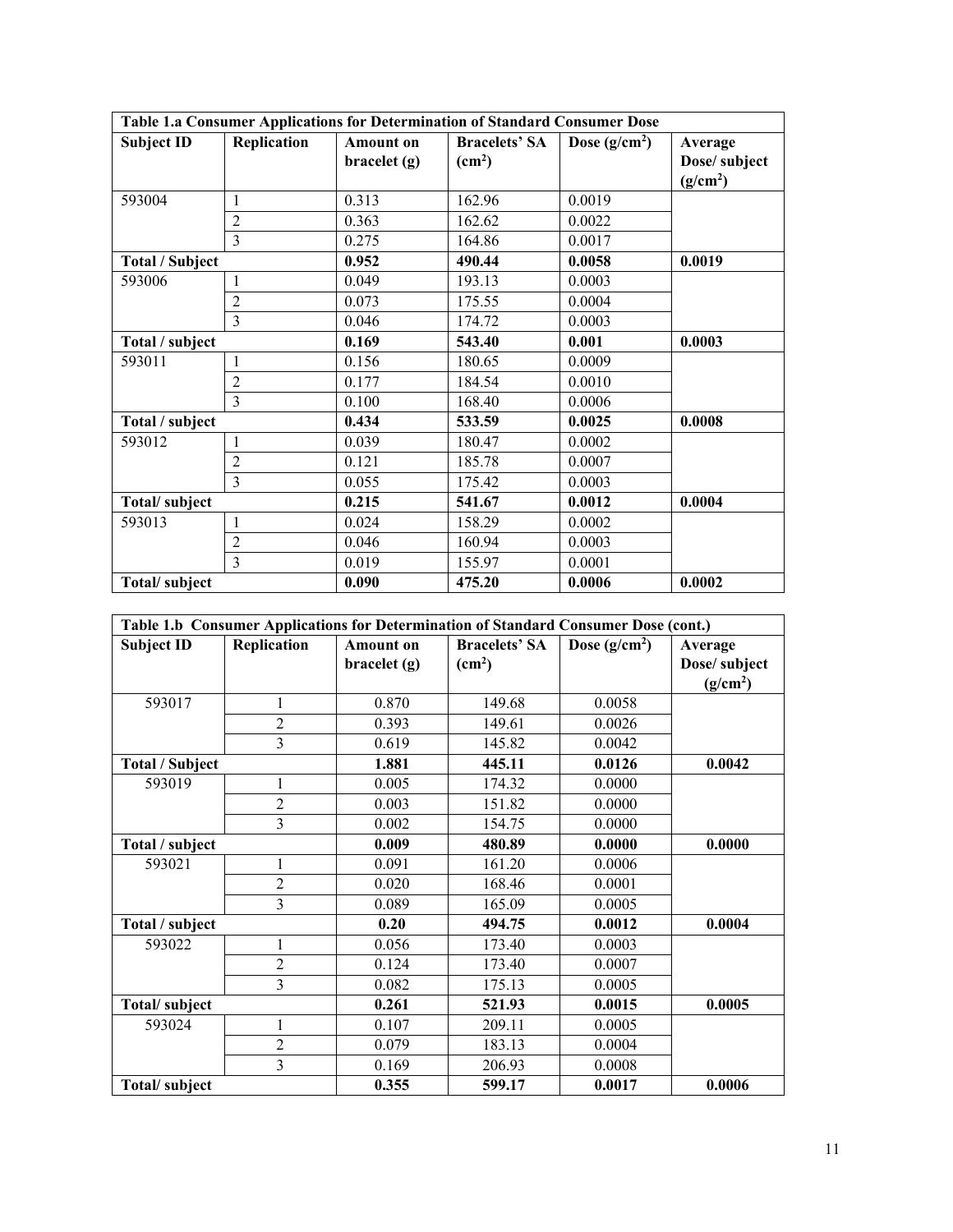|                        |                |                  | Table 1.c Consumer Applications for Determination of Standard Consumer Dose (cont.) |                |                      |
|------------------------|----------------|------------------|-------------------------------------------------------------------------------------|----------------|----------------------|
| <b>Subject ID</b>      | Replication    | <b>Amount on</b> | <b>Bracelets' SA</b>                                                                | Dose $(g/cm2)$ | Average              |
|                        |                | braclet(g)       | (cm <sup>2</sup> )                                                                  |                | Dose/ subject        |
|                        |                |                  |                                                                                     |                | (g/cm <sup>2</sup> ) |
| 593025                 | 1              | 0.043            | 169.35                                                                              | 0.0003         |                      |
|                        | $\overline{2}$ | 0.062            | 157.64                                                                              | 0.0004         |                      |
|                        | 3              | 0.093            | 163.84                                                                              | 0.0006         |                      |
| <b>Total / Subject</b> |                | 0.198            | 490.83                                                                              | 0.0013         | 0.0004               |
| 593027                 | 1              | 0.025            | 184.25                                                                              | 0.0001         |                      |
|                        | $\overline{2}$ | 0.022            | 191.07                                                                              | 0.0001         |                      |
|                        | 3              | 0.001            | 197.78                                                                              | 0.0000         |                      |
| Total / subject        |                | 0.048            | 573.10                                                                              | 0.0002         | 0.0001               |
| 593028                 | 1              | 0.046            | 155.50                                                                              | 0.0003         |                      |
|                        | $\overline{2}$ | 0.092            | 157.12                                                                              | 0.0006         |                      |
|                        | 3              | 0.031            | 165.16                                                                              | 0.0002         |                      |
| Total / subject        |                | 0.169            | 477.78                                                                              | 0.0011         | 0.0004               |
| 593032                 | 1              | 0.228            | 194.85                                                                              | 0.0012         |                      |
|                        | $\overline{2}$ | 0.173            | 221.12                                                                              | 0.0008         |                      |
|                        | 3              | 0.237            | 203.55                                                                              | 0.0012         |                      |
| Total/subject          |                | 0.638            | 619.52                                                                              | 0.0032         | 0.0010               |
| 593039                 | 1              | 0.027            | 163.73                                                                              | 0.0002         |                      |
|                        | $\overline{2}$ | 0.025            | 166.81                                                                              | 0.0002         |                      |
|                        | $\overline{3}$ | 0.037            | 157.49                                                                              | 0.0002         |                      |
| Total/subject          |                | 0.089            | 488.03                                                                              | 0.0006         | 0.0002               |

|                        |                |                  | Table 1.d Consumer Applications for Determination of Standard Consumer Dose (cont.) |                |                      |
|------------------------|----------------|------------------|-------------------------------------------------------------------------------------|----------------|----------------------|
| <b>Subject ID</b>      | Replication    | <b>Amount on</b> | <b>Bracelets' SA</b>                                                                | Dose $(g/cm2)$ | Average              |
|                        |                | braclet(g)       | (cm <sup>2</sup> )                                                                  |                | Dose/subject         |
|                        |                |                  |                                                                                     |                | (g/cm <sup>2</sup> ) |
| 593041                 | 1              | 0.111            | 175.55                                                                              | 0.0006         |                      |
|                        | $\overline{2}$ | 0.062            | 173.36                                                                              | 0.0004         |                      |
|                        | 3              | 0.110            | 179.18                                                                              | 0.0006         |                      |
| <b>Total / Subject</b> |                | 0.282            | 528.09                                                                              | 0.0016         | 0.0005               |
| 593046                 | 1              | 0.024            | 168.74                                                                              | 0.0001         |                      |
|                        | $\overline{2}$ | 0.016            | 176.43                                                                              | 0.0001         |                      |
|                        | 3              | 0.022            | 163.71                                                                              | 0.0001         |                      |
| Total / subject        |                | 0.061            | 508.88                                                                              | 0.0003         | 0.0001               |
| 593047                 | 1              | 0.033            | 180.24                                                                              | 0.0002         |                      |
|                        | $\overline{2}$ | 0.025            | 170.55                                                                              | 0.0001         |                      |
|                        | 3              | 0.038            | 177.57                                                                              | 0.0002         |                      |
| Total / subject        |                | 0.095            | 528.36                                                                              | 0.0005         | 0.0002               |
| 593050                 | 1              | 0.040            | 152.55                                                                              | 0.0003         |                      |
|                        | $\overline{2}$ | 0.019            | 180.56                                                                              | 0.0001         |                      |
|                        | 3              | 0.029            | 162.81                                                                              | 0.0002         |                      |
| Total/subject          |                | 0.88             | 495.92                                                                              | 0.0006         | 0.0002               |
| 593053                 | 1              | 0.059            | 169.56                                                                              | 0.0003         |                      |
|                        | $\overline{2}$ | 0.062            | 191.16                                                                              | 0.0003         |                      |
|                        | 3              | 0.090            | 196.28                                                                              | 0.0005         |                      |
| Total/subject          |                | 0.210            | 557.00                                                                              | 0.0011         | 0.0004               |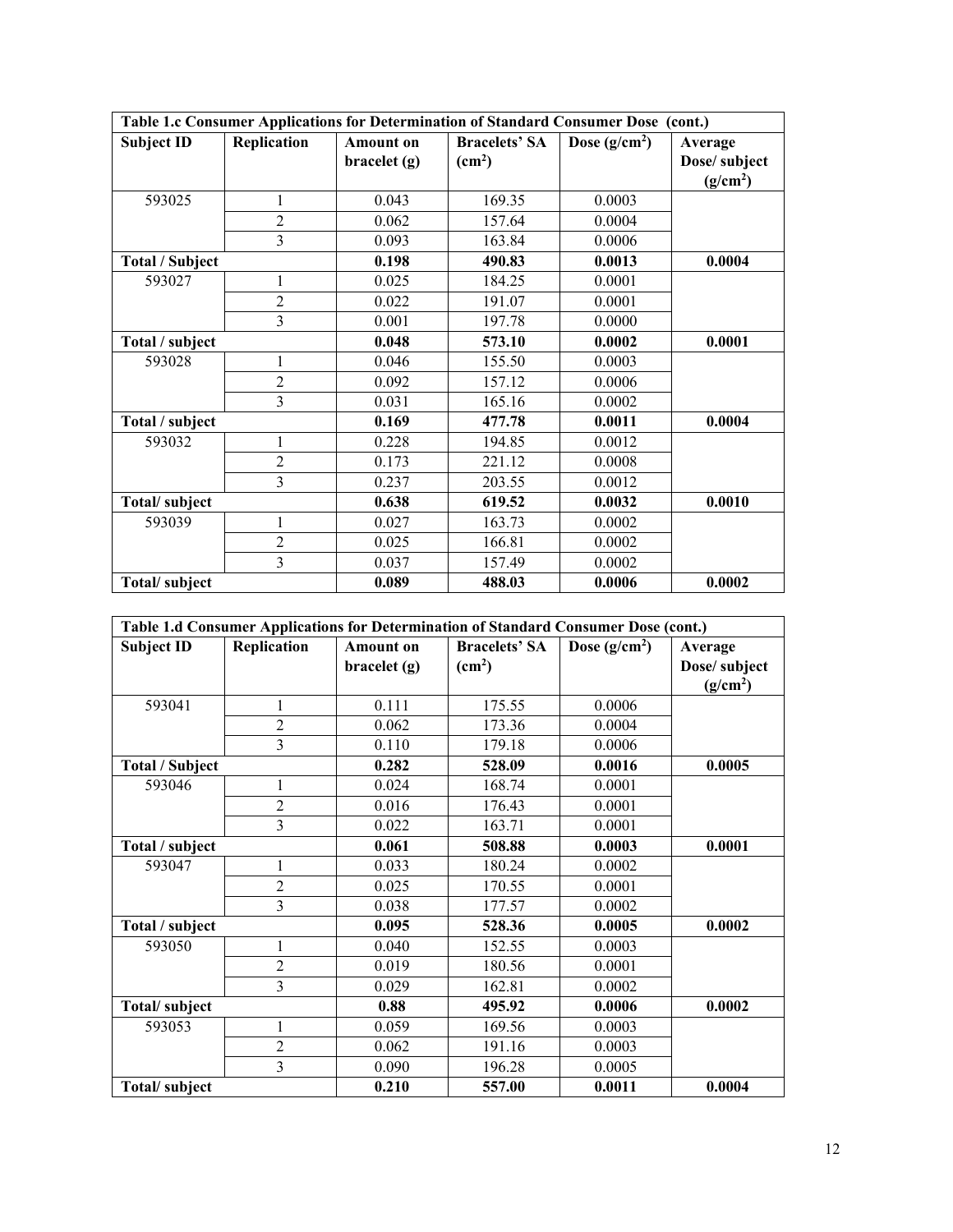|                        |                         |                  | Table 1.e Consumer Applications for Determination of Standard Consumer Dose (cont.) |                |                      |
|------------------------|-------------------------|------------------|-------------------------------------------------------------------------------------|----------------|----------------------|
| <b>Subject ID</b>      | Replication             | <b>Amount on</b> | <b>Bracelets' SA</b>                                                                | Dose $(g/cm2)$ | Average              |
|                        |                         | braclet(g)       | (cm <sup>2</sup> )                                                                  |                | Dose/ subject        |
|                        |                         |                  |                                                                                     |                | (g/cm <sup>2</sup> ) |
| 593063                 | 1                       | 0.526            | 162.65                                                                              | 0.0032         |                      |
|                        | $\overline{c}$          | 0.272            | 154.03                                                                              | 0.0018         |                      |
|                        | $\overline{3}$          | 0.647            | 157.94                                                                              | 0.0041         |                      |
| <b>Total / Subject</b> |                         | 1.446            | 474.62                                                                              | 0.0091         | 0.0030               |
| 593067                 | 1                       | 0.130            | 175.03                                                                              | 0.0007         |                      |
|                        | $\overline{2}$          | 0.016            | 169.87                                                                              | 0.0001         |                      |
|                        | 3                       | 0.070            | 182.10                                                                              | 0.0004         |                      |
| Total / subject        |                         | 0.216            | 527                                                                                 | 0.0012         | 0.0004               |
| 593070                 | 1                       | 0.056            | 183.67                                                                              | 0.0003         |                      |
|                        | $\overline{2}$          | 0.051            | 184.86                                                                              | 0.0003         |                      |
|                        | 3                       | 0.021            | 184.29                                                                              | 0.0001         |                      |
| Total / subject        |                         | 0.129            | 552.82                                                                              | 0.0007         | 0.0002               |
| 593071                 | $\mathbf{1}$            | 0.138            | 157.71                                                                              | 0.0009         |                      |
|                        | $\overline{2}$          | 0.120            | 154.97                                                                              | 0.0008         |                      |
|                        | 3                       | 0.107            | 161.86                                                                              | 0.0007         |                      |
| Total/subject          |                         | 0.365            | 474.54                                                                              | 0.0024         | 0.0008               |
| 593075                 | 1                       | 0.060            | 170.01                                                                              | 0.0003         |                      |
|                        | $\overline{2}$          | 0.132            | 166.40                                                                              | 0.0008         |                      |
|                        | $\overline{\mathbf{3}}$ | 0.0791           | 161.83                                                                              | 0.0005         |                      |
| Total/subject          |                         | 0.271            | 498.24                                                                              | 0.0016         | 0.0005               |

# **Application of Standard Consumer Dose for Testing Efficacy**

Results from application of standard consumer dose and repellency testing are presented on Tables 2 and 3, respectively. Table 2 presents dose applied to each test subject to achieve the standard consumer dose for all test subjects. Subjects participating in repellency testing were applied standard consumer dose by adjusting amount of applied product to the surface area of each subject forearm (Table 2).

|                                                           | Table 2. Dose Applied to Individual Subjects to Achieve Standard Consumer Dose |                             |                                                    |                          |                             |                                                    |                          |                             |  |
|-----------------------------------------------------------|--------------------------------------------------------------------------------|-----------------------------|----------------------------------------------------|--------------------------|-----------------------------|----------------------------------------------------|--------------------------|-----------------------------|--|
|                                                           | Amblyomma americanum                                                           |                             |                                                    | <i>Ixodes scapularis</i> |                             |                                                    | Rhipicephalus sanguineus |                             |  |
| <b>Subject</b><br><b>ID</b><br>$(R \text{ or } L)$<br>arm | Arm SA<br>$\rm cm^2$                                                           | <b>Dose</b><br>$\mu L/cm^2$ | <b>Subject</b><br>ID<br>$(R \text{ or } L)$<br>arm | Arm SA<br>$\rm cm^2$     | <b>Dose</b><br>$\mu L/cm^2$ | <b>Subject</b><br>ID<br>$(R \text{ or } L)$<br>arm | Arm SA<br>$\rm cm^2$     | <b>Dose</b><br>$\mu L/cm^2$ |  |
| 593027<br>(R)                                             | 667.2                                                                          | 534.4                       | 593070<br>(R)                                      | 563.2                    | 451.1                       | 593107<br>(L)                                      | 656.86                   | 520.9                       |  |
| 593019<br>(R)                                             | 495.07                                                                         | 397                         | 593027<br>(R)                                      | 667.2                    | 534.4                       | 593117<br>(L)                                      | 548.6                    | 435.04                      |  |
| 593022<br>(L)                                             | 544                                                                            | 435.74                      | 593047<br>(L)                                      | 478.6                    | 381.8                       | 593091<br>(R)                                      | 514.4                    | 407.92                      |  |
| 593070<br>(L)                                             | 530.5                                                                          | 424.9                       | 593039<br>(R)                                      | 488.3                    | 391.1                       | 593093<br>(L)                                      | 482.856                  | 382.9                       |  |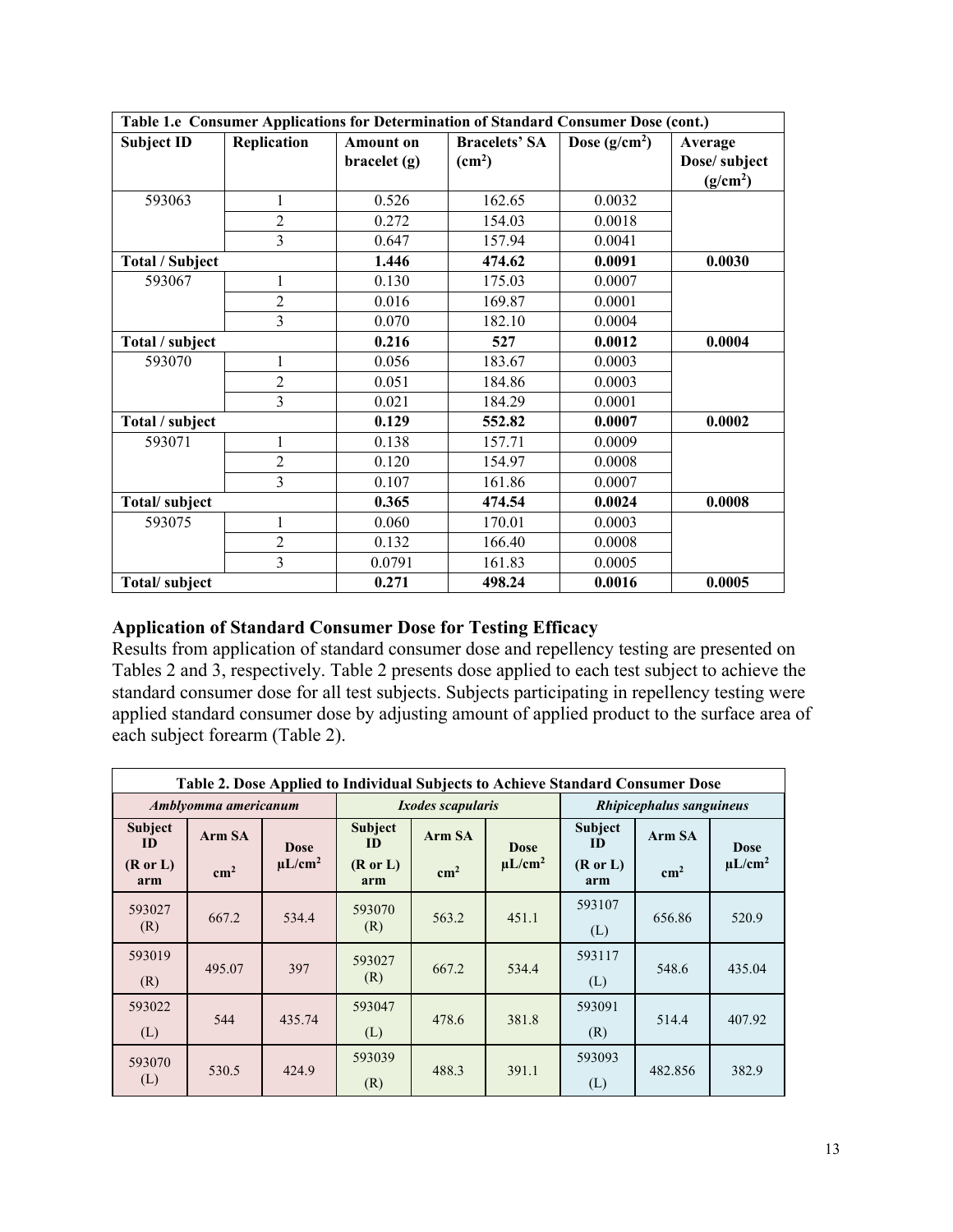|                            | Table 2. Dose Applied to Individual Subjects to Achieve Standard Consumer Dose |              |                      |                          |              |                            |               |              |  |
|----------------------------|--------------------------------------------------------------------------------|--------------|----------------------|--------------------------|--------------|----------------------------|---------------|--------------|--|
|                            | Amblyomma americanum                                                           |              |                      | <b>Ixodes scapularis</b> |              | Rhipicephalus sanguineus   |               |              |  |
| Subject<br>ID              | Arm SA                                                                         | <b>Dose</b>  | <b>Subject</b><br>ID | Arm SA                   | <b>Dose</b>  | Subject<br>ID              | Arm SA        | <b>Dose</b>  |  |
| $(R \text{ or } L)$<br>arm | $\rm cm^2$                                                                     | $\mu L/cm^2$ | (Ror L)<br>arm       | $\rm cm^2$               | $\mu L/cm^2$ | $(R \text{ or } L)$<br>arm | $\text{cm}^2$ | $\mu L/cm^2$ |  |
| 593007<br>(R)              | 515.85                                                                         | 413.2        | 593011<br>(R)        | 658                      | 527.1        | 593039<br>(R)              | 488.3         | 391.1        |  |
| 593028<br>(R)              | 485.92                                                                         | 389.2        | 593024<br>(L)        | 581.7                    | 465.9        | 593054<br>(L)              | 732.4         | 586.6        |  |
| 593050<br>(R)              | 516                                                                            | 414.08       | 593050<br>(L)        | 392.84                   | 490.44       | 593047<br>(R)              | 475.96        | 381.2        |  |
| 593001<br>(R)              | 620.4                                                                          | 491.98       | 593067<br>(L)        | 641.72                   | 514          | 593070<br>(R)              | 563.2         | 446.7        |  |
| 593039<br>(L)              | 486.08                                                                         | 389.4        | 593001<br>(L)        | 588.7                    | 466.83       | 593122<br>(L)              | 651.75        | 516.84       |  |
| 593014<br>(L)              | 490                                                                            | 392.49       | 593069<br>(R)        | 624.6                    | 500.3        | 593092<br>(L)              | 478.4         | 383.13       |  |
| 593047<br>(L)              | 476.6                                                                          | 381.8        | 593016<br>(L)        | 455.5                    | 364.9        | 593087<br>(L)              | 524.5         | 415.9        |  |
| 593026<br>(L)              | 506.1                                                                          | 405.39       | 593036<br>(R)        | 665.9                    | 528.06       | 593120<br>(L)              | 487.55        | 386.63       |  |
| 593036<br>(L)              | 681.6                                                                          | 540.51       | 593054<br>(L)        | 732.4                    | 586.6        | 593116<br>(L)              | 409.5         | 324.7        |  |
| 593054<br>(R)              | 682.4                                                                          | 546.6        | 593007<br>(L)        | 508.75                   | 407.5        | 593119<br>(L)              | 577.92        | 458.29       |  |
| 593002<br>(R)              | 498.83                                                                         | 399.56       | 593092<br>(R)        | 448.06                   | 358.9        | 593124<br>(L)              | 546.163       | 433.11       |  |
| 593069<br>(R)              | 624.6                                                                          | 500.3        | 593086<br>(R)        | 637.32                   | 505.39       | 593100<br>(R)              | 382.26        | 303          |  |
| 593107<br>(L)              | 656.86                                                                         | 520.9        | 593082<br>(R)        | 549.2                    | 435.5        | 593131<br>(R)              | 676.7         | 536.6        |  |
| 593016<br>(R)              | 462.9                                                                          | 370.08       | 593117<br>(R)        | 540.9                    | 428.94       | 593177<br>(R)              | 735           | 582,86       |  |
| 593091<br>(R)              | 514.4                                                                          | 407.92       | 593111<br>(R)        | 479                      | 379.9        | 593127<br>(R)              | 578.85        | 459.02       |  |
| 593111<br>(L)              | 479                                                                            | 379.9        | 593084<br>(L)        | 519.49                   | 411.96       | 593123<br>(R)              | 606.51        | 480.96       |  |
| 593084<br>(R)              | 519.96                                                                         | 412.33       | 593093<br>(R)        | 485                      | 384.6        | 593156<br>(L)              | 463           | 367.2        |  |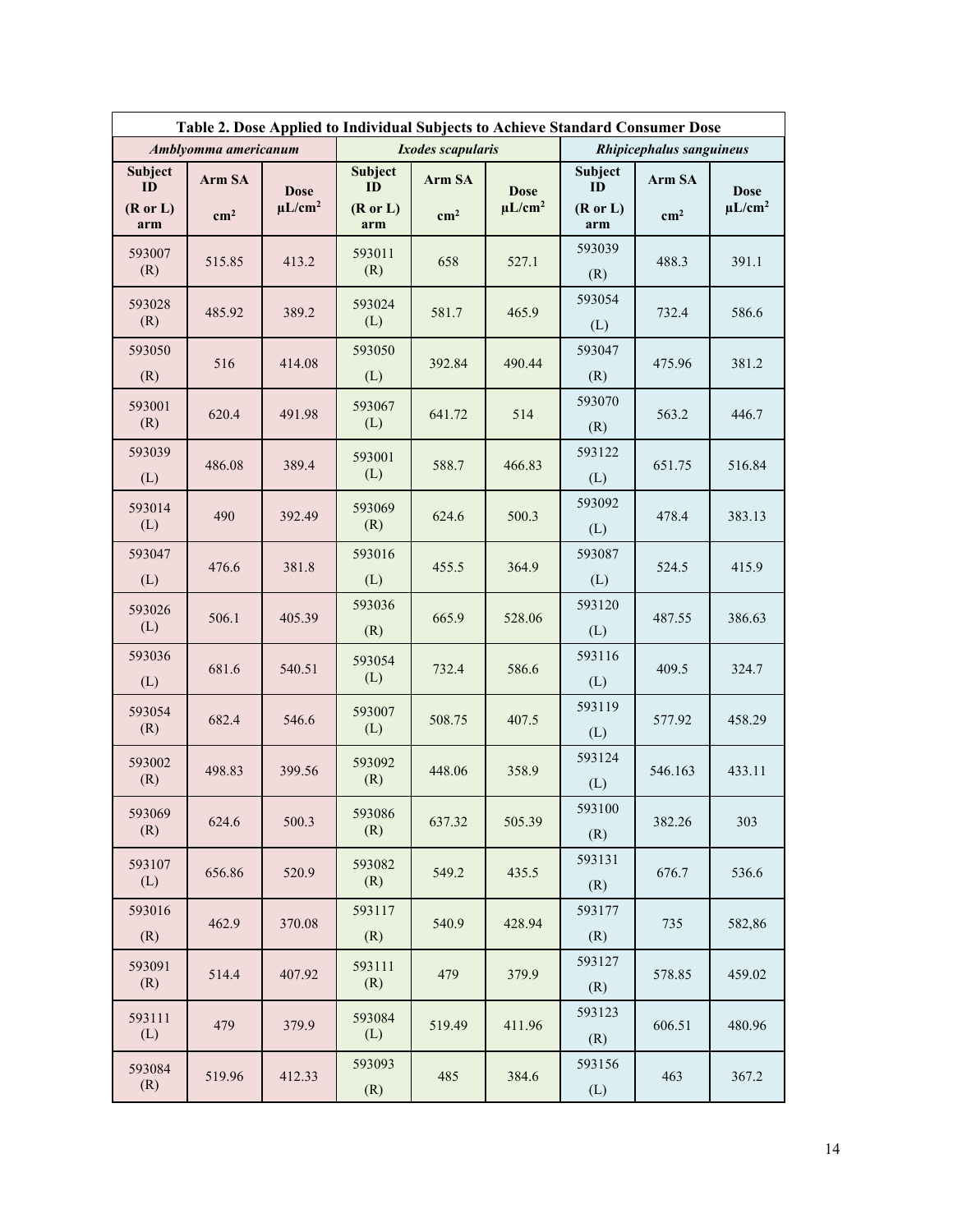|                                             | Table 2. Dose Applied to Individual Subjects to Achieve Standard Consumer Dose |                             |                                                    |                          |                             |                                                    |                          |                             |  |
|---------------------------------------------|--------------------------------------------------------------------------------|-----------------------------|----------------------------------------------------|--------------------------|-----------------------------|----------------------------------------------------|--------------------------|-----------------------------|--|
| Amblyomma americanum                        |                                                                                |                             |                                                    | <i>Ixodes scapularis</i> |                             |                                                    | Rhipicephalus sanguineus |                             |  |
| Subject<br>ID<br>$(R \text{ or } L)$<br>arm | Arm SA<br>$\rm cm^2$                                                           | <b>Dose</b><br>$\mu L/cm^2$ | <b>Subject</b><br>ID<br>$(R \text{ or } L)$<br>arm | Arm SA<br>$\rm cm^2$     | <b>Dose</b><br>$\mu L/cm^2$ | <b>Subject</b><br>ID<br>$(R \text{ or } L)$<br>arm | Arm SA<br>$\rm cm^2$     | <b>Dose</b><br>$\mu L/cm^2$ |  |
| 593092<br>(L)                               | 478.4                                                                          | 383.13                      | 593091<br>(L)                                      | 493.93                   | 391.69                      | 593076<br>(R)                                      | 621.98                   | 493.23                      |  |
| 593113<br>(L)                               | 489.06                                                                         | 387.82                      | 593102<br>(R)                                      | 430.05                   | 341.03                      | 593133<br>(L)                                      | 631.68                   | 500.92                      |  |
| 593110<br>(L)                               | 589.58                                                                         | 467.54                      | 593110<br>(R)                                      | 594.63                   | 471.54                      | 593165<br>(L)                                      | 529.5                    | 419.9                       |  |
| 593123<br>(R)                               | 606.51                                                                         | 480.96                      | 593000<br>(L)                                      | 398.45                   | 315.97                      | 593130<br>(R)                                      | 622.89                   | 493.95                      |  |

Data from MRID 511322-01 Vol.10 (App. 16.7c) through MRID 511322-01 Vol. 23 (App. 16.7p)

### **Efficacy Testing for calculation of mCPT**

Table 3 summarizes results from efficacy testing for determination of mCPT. The product was tested using the standard consumer dose against three tick species, *A. americanum*, *I. scapularis*, and *R. sanguineous,* with sample size of 25 subjects*.* Testing using *A. americanum* resulted in 10 subjects experiencing CPT. More than half the sample,  $15/25 = 60\%$ , of total subjects were censored. CPT for *A. americanum* ranged from a minimum of 156 minutes, ~2:00 hours, to a maximum of 558 minutes, ~9:00 hours for only 40% of the subjects tested. Therefore, the CPT for *A. americanum* could not be calculated but only estimated to be above 10 hours. This estimation is based on 15 subjects out of 25 that were right censored because they did not experience CPT prior to the end of the test day. Refer to Table 4 for results of statistical analysis on *A. americanum* test*.* Testing using *I. scapularis* resulted in 18 subjects experiencing CPT. CPT for *I. scapularis* ranged from a minimum of 15 minutes, and a maximum of 466 minutes, ~7:00 hours. Testing using *R. sanguineus* resulted in 16 subjects experiencing CPT. CPT for *R. sanguineus* ranged from a minimum of 17 minutes, and a maximum of 570 minutes, ~9:00 hours. Hours were rounded down to the lower whole hour.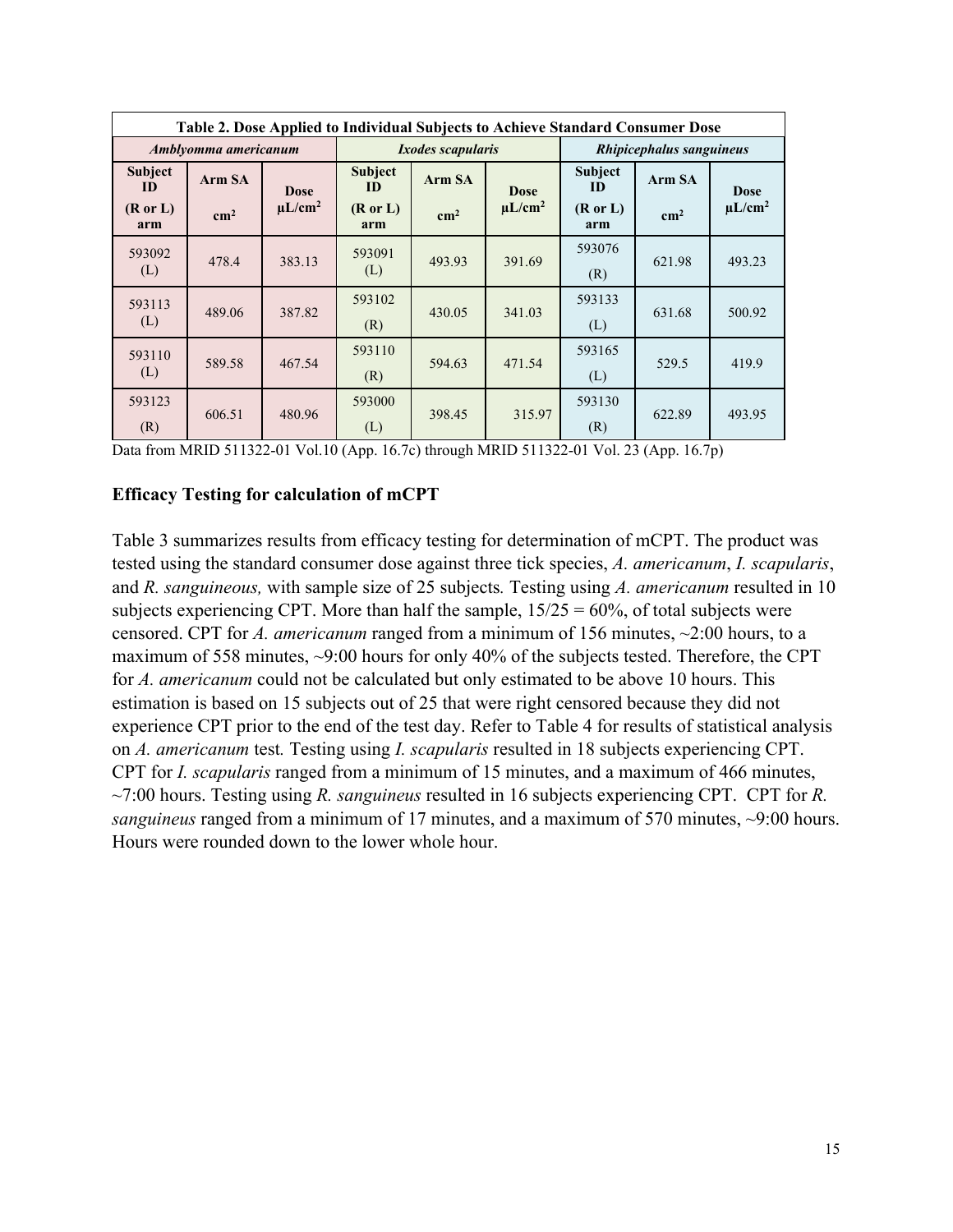|                | Table 3. Recorded CPT or Censored data (CPT or C) by tick species |                      |                    |                       |                          |                      |                    |               |                          |                      |                    |
|----------------|-------------------------------------------------------------------|----------------------|--------------------|-----------------------|--------------------------|----------------------|--------------------|---------------|--------------------------|----------------------|--------------------|
|                | Amblyomma americanum                                              |                      |                    |                       | <i>Ixodes scapularis</i> |                      |                    |               | Rhipicephalus sanguineus |                      |                    |
| Date<br>m/d/19 | <b>Subject</b><br>ID                                              | <b>Time</b><br>(min) | <b>CPT</b><br>or C | <b>Date</b><br>m/d/19 | <b>Subject</b><br>ID     | <b>Time</b><br>(min) | <b>CPT</b><br>or C | Date<br>m/d/1 | Subject<br>ID            | <b>Time</b><br>(min) | <b>CPT</b><br>or C |
|                |                                                                   |                      |                    |                       |                          |                      |                    | 9             |                          |                      |                    |
| 5/28           | 593019                                                            | 602                  | $\mathcal{C}$      | 5/15                  | 593070                   | 571                  | $\overline{C}$     | 9/4           | 593107                   | 349                  | <b>CPT</b>         |
| 5/29           | 593022                                                            | 601                  | $\overline{C}$     | 5/21                  | 593027                   | 346                  | <b>CPT</b>         | 9/5           | 593117                   | 570                  | <b>CPT</b>         |
| 6/4            | 593070                                                            | 606                  | $\mathcal{C}$      | 5/22                  | 593047                   | 151                  | <b>CPT</b>         | 9/6           | 593091                   | 610                  | $\mathbf C$        |
| 6/5            | 593007                                                            | 602                  | $\overline{C}$     | 5/24                  | 593039                   | 15                   | <b>CPT</b>         | 9/9           | 593093                   | 600                  | $\overline{C}$     |
| 6/6            | 593028                                                            | 480                  | <b>CPT</b>         | $5/30$                | 593011                   | 601                  | $\mathbf C$        | 9/10          | 593039                   | 495                  | <b>CPT</b>         |
| 6/6            | 593050                                                            | 603                  | $\mathcal{C}$      | 5/31                  | 593024                   | 576                  | $\overline{C}$     | 9/11          | 593054                   | 603                  | $\mathcal{C}$      |
| 6/11           | 593001                                                            | 210                  | <b>CPT</b>         | 5/31                  | 593050                   | 602                  | $\overline{C}$     | 9/12          | 593047                   | 377                  | <b>CPT</b>         |
| 6/11           | 593039                                                            | 601                  | $\overline{C}$     | 6/4                   | 593067                   | 409                  | <b>CPT</b>         | 9/13          | 593070                   | 528                  | <b>CPT</b>         |
| 6/12           | 593014                                                            | 604                  | $\mathcal{C}$      | 6/5                   | 593001                   | 225                  | <b>CPT</b>         | 9/13          | 593122                   | 540                  | <b>CPT</b>         |
| 6/12           | 593047                                                            | 360                  | <b>CPT</b>         | 6/10                  | 593069                   | 241                  | <b>CPT</b>         | 9/19          | 593092                   | 601                  | $\overline{C}$     |
| 6/13           | 593026                                                            | 600                  | $\mathcal{C}$      | 6/17                  | 593016                   | 108                  | <b>CPT</b>         | 9/20          | 593187                   | 586                  | $\overline{C}$     |
| 6/13           | 593036                                                            | 421                  | <b>CPT</b>         | 6/19                  | 593036                   | 602                  | $\overline{C}$     | 9/20          | 593120                   | 602                  | $\overline{C}$     |
| 6/14           | 593054                                                            | 211                  | <b>CPT</b>         | 6/24                  | 593054                   | 167                  | <b>CPT</b>         | 9/24          | 593116                   | 481                  | <b>CPT</b>         |
| 6/18           | 593002                                                            | 602                  | $\overline{C}$     | 6/27                  | 593007                   | 290                  | <b>CPT</b>         | 9/25          | 593119                   | 512                  | <b>CPT</b>         |
| 6/28           | 593069                                                            | 558                  | <b>CPT</b>         | 7/1                   | 593092                   | 155                  | <b>CPT</b>         | 9/27          | 593124                   | 602                  | $\overline{C}$     |
| 7/25           | 593107                                                            | 452                  | <b>CPT</b>         | 7/22                  | 593086                   | 608                  | $\mathcal{C}$      | 10/2          | 593100                   | 272                  | <b>CPT</b>         |
| $7/30$         | 593016                                                            | 600                  | $\overline{C}$     | 7/24                  | 593082                   | 112                  | <b>CPT</b>         | 10/4          | 593131                   | 601                  | $\overline{C}$     |
| 8/9            | 593091                                                            | 593                  | $\overline{C}$     | 7/30                  | 593117                   | 466                  | <b>CPT</b>         | 10/8          | 593177                   | 258                  | <b>CPT</b>         |
| 8/12           | 593111                                                            | 603                  | $\mathcal{C}$      | 8/2                   | 593111                   | 136                  | <b>CPT</b>         | 10/9          | 593127                   | 197                  | <b>CPT</b>         |
| 8/19           | 593084                                                            | 601                  | $\mathbf C$        | 8/6                   | 593084                   | 17                   | <b>CPT</b>         | 10/10         | 593123                   | 601                  | $\mathcal{C}$      |
| 8/28           | 593092                                                            | 601                  | $\overline{C}$     | 8/13                  | 593093                   | 213                  | <b>CPT</b>         | 10/11         | 593156                   | 137                  | <b>CPT</b>         |
| 9/18           | 593113                                                            | 465                  | <b>CPT</b>         | 8/23                  | 593091                   | 600                  | $\mathcal{C}$      | 10/14         | 593076                   | 420                  | <b>CPT</b>         |
| 9/19           | 593110                                                            | 600                  | $\mathcal{C}$      | 9/3                   | 593102                   | 120                  | <b>CPT</b>         | 10/16         | 593133                   | 46                   | <b>CPT</b>         |
| 10/3           | 593123                                                            | 156                  | <b>CPT</b>         | 9/11                  | 593110                   | 435                  | <b>CPT</b>         | 10/16         | 593165                   | 105                  | <b>CPT</b>         |
| 8/5            | 593027                                                            | 525                  | <b>CPT</b>         | 9/17                  | 503000                   | 361                  | <b>CPT</b>         | 10/18         | 593130                   | 17                   | <b>CPT</b>         |

Data from MRID 511322-01 Vol. 10 (App. 16.7c) through MRID 511322-01 Vol. 23 (App. 16.7p) and Tables 13 to 16 in MRID 511322-01 Vol. 1

### **Results from Statistical Analysis**

Results from statistical analysis and calculation of mCPT (MRID 511322-01 Vol. 27 (App.16.11)) are summarized in Tables 4, 5, and 6 for each tick species. For *A. americanum* the estimated mCPT > 600 minutes (10 hours.) (Table 4). For *I. scapularis* the calculated mCPT = 290.00 minutes (approximately 4 hours, rounded to the lower value) (Table 5). For *R. sanguineus* the mCPT = 512 minutes (approximately 8 hours, rounded to the lower value) (Table 6).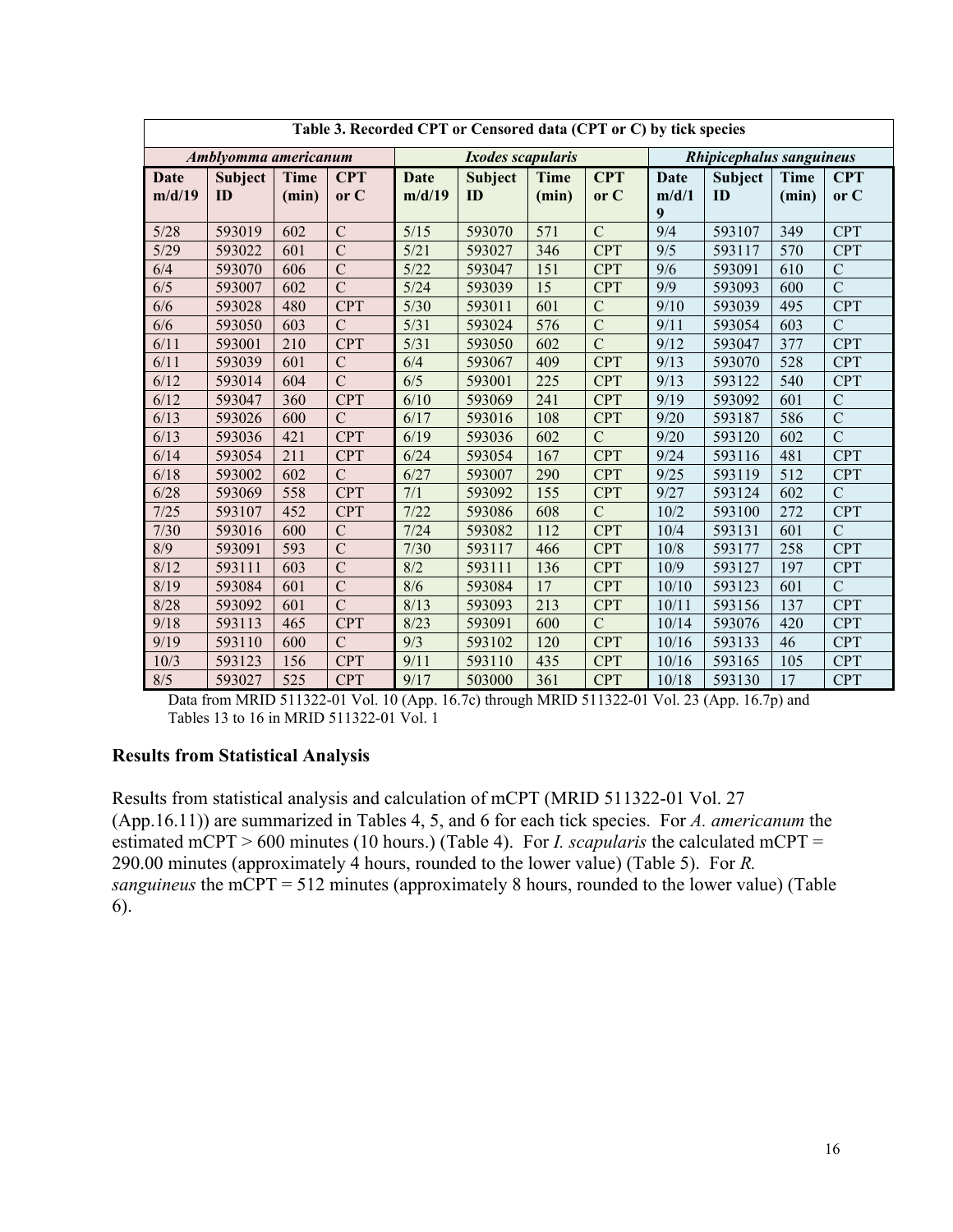|          |                  | MEAN <sup>a</sup> |        |                            | <b>MEDIAN</b> |       |                |
|----------|------------------|-------------------|--------|----------------------------|---------------|-------|----------------|
|          |                  | 95% Confidence    |        | 95% Confidence<br>Interval |               |       |                |
| Estimate | <b>Std Error</b> | Interval          |        | Estimate                   | Std. Error    |       |                |
|          |                  | Lower             | Upper  |                            |               | Lower | Upper<br>Bound |
|          |                  | Bound             | Bound  |                            |               | Bound |                |
| 517.12   | 27.74            | 462.75            | 571.49 |                            |               |       |                |

Table 4. Results from Statistical Analysis: mCPT for *A. americanum* Estimated mCPT > 600 minutes. Means and Medians for Survival Analysis

<sup>a</sup> Estimation is limited to the largest survival time if it is censored.

| Table 5. Results from Statistical Analysis: mCPT for <i>I. scapularis</i> |  |
|---------------------------------------------------------------------------|--|
| $mCPT = 290.00$ minutes. Means and Medians for Survival Analysis          |  |

|          |            | <b>MEAN</b> <sup>a</sup> |                | <b>MEDIAN</b> |            |                            |                |
|----------|------------|--------------------------|----------------|---------------|------------|----------------------------|----------------|
|          |            | 95% Confidence           |                |               |            | 95% Confidence<br>Interval |                |
| Estimate | Std. Error | Interval                 |                | Estimate      | Std. Error |                            |                |
|          |            | Lower<br>Bound           | Upper<br>Bound |               |            | Lower<br>Bound             | Upper<br>Bound |
| 328.920  | 41.514     | 247.552                  | 410.288        | 290.000       | 100.753    | 92.525                     | 478.475        |

<sup>a</sup> Estimation is limited to the largest survival time if it is censored.

Table 6. Results from Statistical Analysis: mCPT for *R. sanguineus* mCPT = 512.00 minutes. Means and Medians for Survival Analysis

| MEAN <sup>a</sup> |                  |                |                | <b>MEDIAN</b> |            |                |                |
|-------------------|------------------|----------------|----------------|---------------|------------|----------------|----------------|
|                   |                  | 95% Confidence |                |               |            | 95% Confidence |                |
| Estimate          | <b>Std Error</b> | Interval       |                | Estimate      | Std. Error | Interval       |                |
|                   |                  | Lower<br>Bound | Upper<br>Bound |               |            | Lower<br>Bound | Upper<br>Bound |
| 431.760           | 39.480           | 354.379        | 509.141        | 512.000       | 39.135     | 435.295        | 588.705        |

<sup>a</sup> Estimation is limited to the largest survival time if it is censored.

## **EPA's Discussion and Conclusions:**

Among the 3 species tested, *I. scapularis* was recorded with the lowest CPT of ~4 hours protection time. For labeling purposes, the Agency chooses the most conservative mCPT of the 3 species. Therefore, the product has been tested on 3 species of ticks and the results of the test support a residual efficacy claim of 4 hours against ticks on the product label.

**Conformity with Protocol and Amendments:** The protocol was reviewed by EPA and the HSRB. The protocol was revised to Protocol Version 3.0 address recommendations from both organizations and was approved by the Western Institutional Review Board on October 5, 2018. Overall, the protocol was amended 5 times.

The reported study conformed with the protocol, specifically on the following: 1) residual efficacy test to calculate mCPT on 3 species of ticks, *Ixodes scapularis; Amblyomma*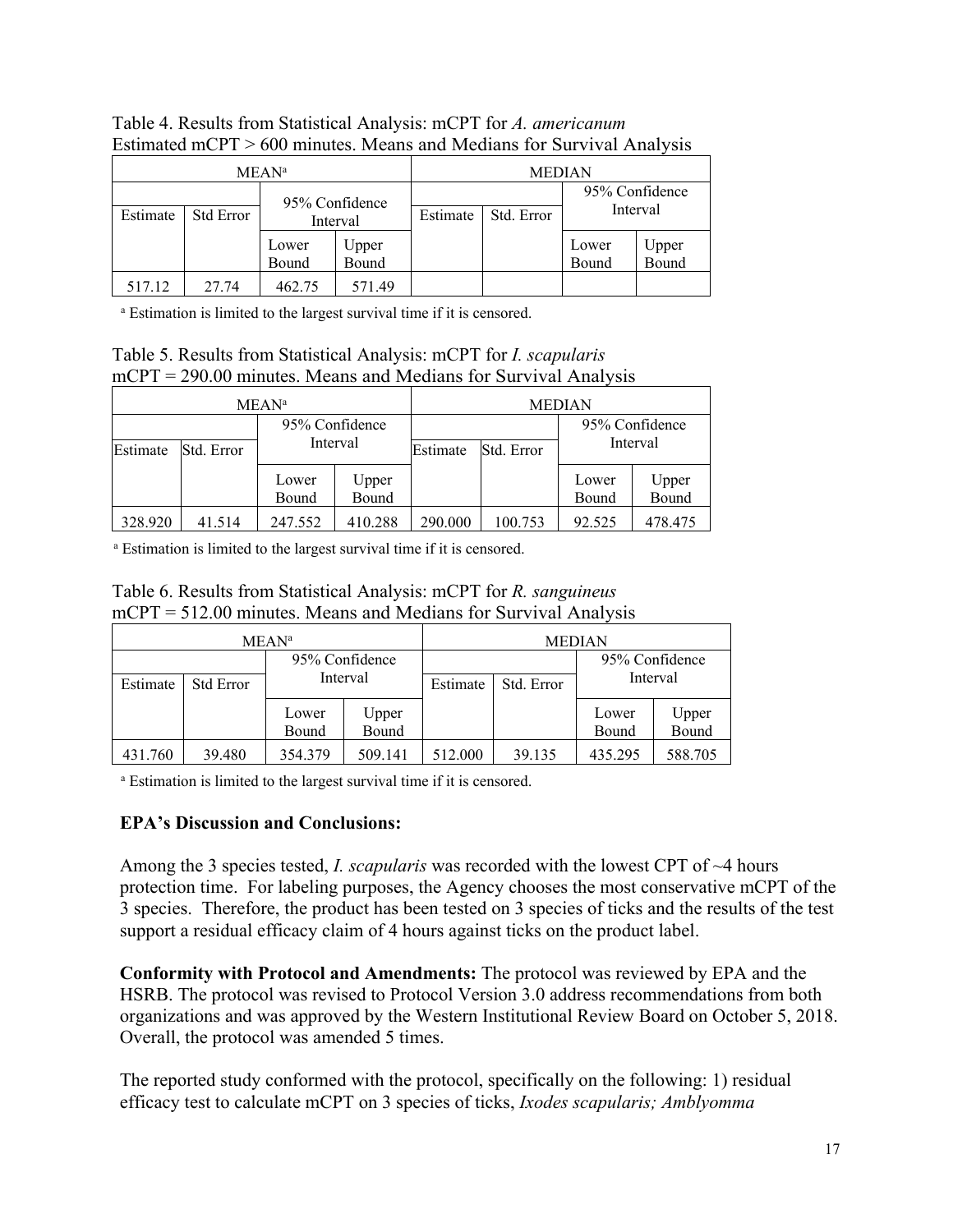*americanum;* and either *Dermacentor variabilis, Dermacentor andersoni,* or *Rhipicephalus sanguineus* with a sample size of 25 subjects, and 2) dosimetry test to determine standard consumer dose of application with a sample size of 25 subjects for testing both, dosimetry and repellency under laboratory conditions. Reported deviations from the protocol are not likely to compromise the validity of the data.

## *Conclusion*

The methods used in this study are based on the protocol (DP 457664) reviewed by the EPA and HSRB, as amended to incorporate EPA and HSRB recommendations before testing began and as amended during the study. Study results are acceptable to support a CPT of 4 hours against ticks for the proposed pump spray product containing 30% w/w of the active ingredient, Citriodiol (OLE). Data support the label claim that the product "repels ticks for 4 hours," based on the data from the tick species with the lowest CPT.

cc: Michelle Arling

## REFERENCES

MRID 511322-01, contains 28 volumes:

Vol. 1 Study Report

Vol. 2 (App. 16.1) Study Protocol Version 3.4

Vol. 3 ( App. 16.2) Recruitment Data Sheets

Vol. 4 (App. 16.3) Protocol Amendments

Vol. 5 (App. 16.4) Report of all Deviations from Protocol

Vol. 6 (App. 16.5) Adverse Events

Vol. 7 (App. 16.6) Documentation of Ethical Conduct

Vol. 8 (App. 16.7a) Consent Forms; Randomization list; Treated arms Randomization List.

Vol. 9 (App. 16.7b) Comprehension Checks and Questionnaires

Vol. 10 through Vol. 23 ((App. 16. 7c through App.16.p) Subjects Case Report Forms for Consumer Dose and Repellency test.

Vol. 24 (App. 16.8) Tick Pathogen Tests; Tick Accountability and Tick Randomization Logs.

Vol. 25 (App. 16.9) Product Storage Log and Tick Storage Logs

Vol. 26 (App. 16.10) Test Substance Certificate of Analysis; Difference in weight of bottle (Dosimetry)

Vol. 27 (App. 16.11)Statistical Analysis

Vol. 28 (App. 16.12) Blueprint of Testing lab facility

The listed MRID 511322-01, which contains 28 volumes, supersedes the original submission in MRID 510045-01 through 510045-28, which contains 27 volumes of raw data identified as Appendices 16.1 through 16.12, excluding study report (MRID 511322-01 Vol. 1).

Attachment 1: Responsiveness to EPA and HSRB Science Comments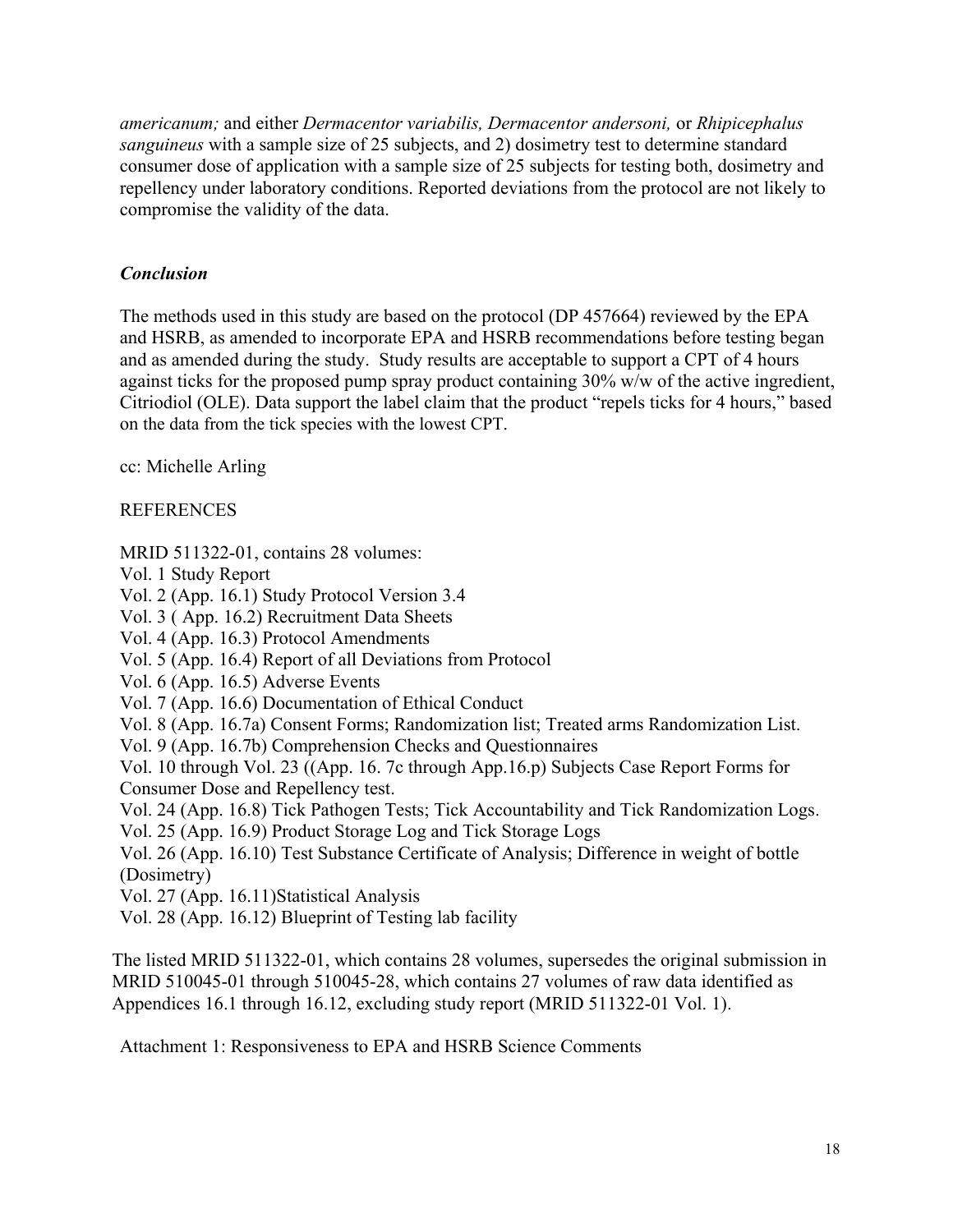### **Responsiveness to EPA and HSRB Science Comments**

Revise the estimated maximum number of subjects needed for the study to reflect the revised number of subjects for the dosimetry and repellent efficacy phases.

**A minimum of 25 and a maximum of 100 will be required to complete testing (pg. 5 Study Synopsis, Study Protocol Version 3.0 (MRID 511322-01 Vol. 4 (App. 16.3)).** 

Expand recruitment to the London area – limiting recruitment to the London School of Hygiene and Tropical Medicine is too narrow and could result in a skewed pool of subjects. **Recruitment was expanded to the London area (Section 6.1. Recruiting and Enrolment statistics, pg. 18 in study report, MRID 511322-01 Vol. 1, and Section 4.1 Recruitment, pg. 13 of Study Protocol Version 3.4 in MRID 511322-01 Vol. 2 (App. 16.1).**

Include a randomization process to avoid biasing the pool towards those who respond immediately. **The protocol was revised to include a section entitled "Randomization." (MRID 511322-01 Vol. 2 (App. 16.1)), Sec. 5.2. This section explained that "the total number of qualified subjects will each be assigned a unique and consecutive number, starting at 593001 based on the order of their enrolment. The numbers will then be randomized by placing the list of volunteer numbers into a STATA dataset, generating a new random variable, and sorting according to that variable. The first 25 subjects in the generated randomized list will be invited to consent for the dosimetry phase and will be offered the opportunity to consent for one or more repellent efficacy trials.".** 

Number of alternate subjects, including distribution of their sex ratio, should be updated according to amended sample size of 25 test subjects per tick species. In addition, consider recruiting alternate subjects during recruitment process, and describe how participants will be randomly assigned as either test subjects or alternates.

**This recommendation was followed. See Section 5.2 pg. 17 of Study Protocol Version 3.4 in MRID 511322-01 Vol. 2 (App. 16.1).** 

Separate the discussion of the interventions into a description of the test substance, randomization, dosimetry phase, and repellent efficacy phase.

**These sections are discussed in separated sections each from Sections 5.1 through 5.4 on pp. 16 to 17 of Protocol Version 3.4 in MRID 511322-01 Vol. 2 (App. 16.1).** 

Revise instructions to participants for dosimetry phase. Subjects should be provided the label and instructed to read the label and apply according to the instructions. Researchers should not influence the amount of product applied during the dosimetry phase.

**The statement, "***Each subject will be asked to read the product label and apply the product according to label instructions "Directions for Use***" appears in Section 3, pg. 10 and Section 5.3, pg. 17 of Protocol Version 3.4 in MRID 511322-01 Vol. 2 (App. 16.1).** 

Prior to initiating the dosimetry phase, both forearms of each participant should be washed with unscented soap and water and dried with paper towels.

**The statement, "***Unscented soap will be provided to participants at the consent meeting***" appears in Section 4.3 on pg. 15, and in Section 7.1 pg. 19 of Study Protocol Version 3.4 in MRID 511322-01 Vol. 2 (App. 16.1).**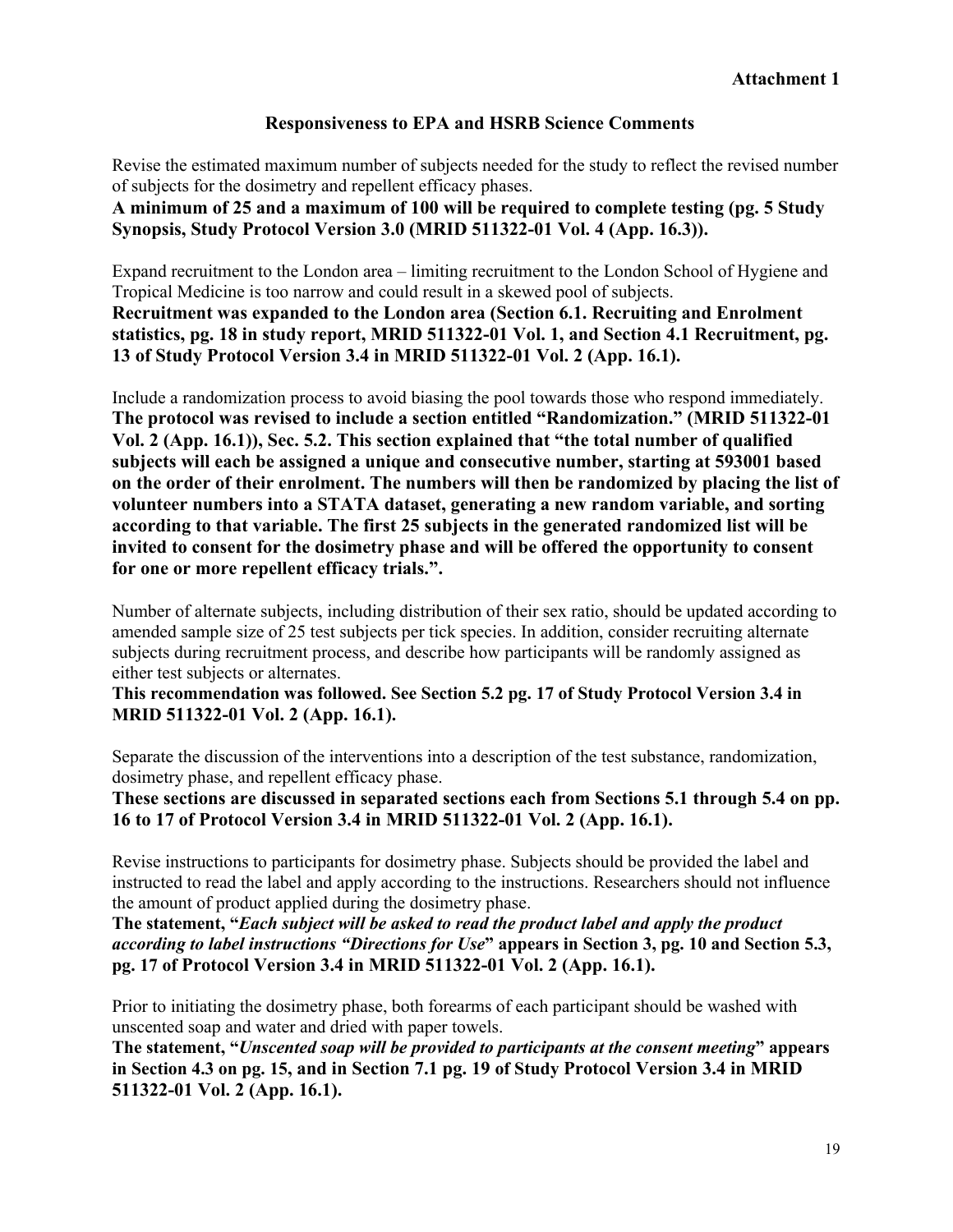Include the following language: "*All deviations (including minor corrections) will be documented by the Study director, reported to the IRB as required, and included in the final study report provided to EPA."* 

### **The statement is included in Section 10.2 pg. 25 of Study Protocol Version 3.4 in MRID 511322-01 Vol. 2 (App. 16.1).**

EPA (science, statistics, and ethics) and LSHTM agreed that a sample size of 25 would be adequate to ensure that the efficacy study includes enough subjects to return reliable results without including more subjects than necessary. The same sample size and the same subjects should also be employed for dosimetry.

**Dosimetry for consumer dose determination and product performance for calculation of mCPT were conducted with a sample size of 25 subjects. A minimum of 25 subject per tick species and a maximum of 100 subjects will be required to complete testing (Study Synopsis, pg. 6 of Study Protocol Version 3.4 in MRID 511322-01 Vol. 2 (App. 16.1).** 

Hairs from forearms should be clipped for efficacy testing. **The statement "***Electric hair clippers will be used to clip 1/8" hairs from forearm***" appears in Section 7.2 on pg. 19 of Study Protocol Version 3.4 in MRID 511322-01 Vol. 2 (App. 16.1).** 

The endpoint for estimation of CPT should be identified as the time to first confirmed crossing, signaling the time point of repellency failure or complete protection time (CPT). **Endpoint for determination of repellency failure is defined in Section 3.1 pg. 11 of Study Protocol Version 3.4 in MRID 511322-01 Vol. 2 (App. 16.1) .** 

Estimation of skin surface area: Describe in more detail how to measure the forearm surface area. For example, the narrative could include the use of 4 or 3 equidistant bracelets (i.e., 4 or 6 cm wide) placed above the wrist to determine the average circumference of the forearm at more than 2 points, wrist and elbow as proposed, and multiply the average circumference by the length of the forearm. Wrist and elbow are not enough to estimate the average circumference of the forearm. (OCSPP 810.3700 Guidelines).

**Three equidistant bracelets (3 cm wide) evenly spaced will be placed along the forearm from wrist to elbow will be used to measure the average circumference of the forearm (Section 7.1 pg. 19 of Study Protocol Version 3.4 in MRID 511322-01 Vol. 2 (App. 16.1).** 

Clarify whether exposure of ticks to treated skin will start 20 minutes post-application, or whether exposure of ticks to treated skin will begin immediately after application.

**Exposure to ticks will start 15 minutes after product application when product has dried. Participants will be asked not to disturb the product during that time (Section 5.2 on pg. 17 of Study Protocol Version 3.4 in MRID 511322-01 Vol. 2 (App. 16.1).** 

If the crossing line is eliminated from the design then, the criteria for no repellency should be amended as "a tick is classified as not repelled when it crosses the boundary line and spends 1 minute on treated skin."

**This recommendation is addressed in Section 7.2, specifically on the last paragraph on pg. 20 of Study Protocol Version 3.4 in MRID 511322-01 Vol. 2 (App. 16.1).**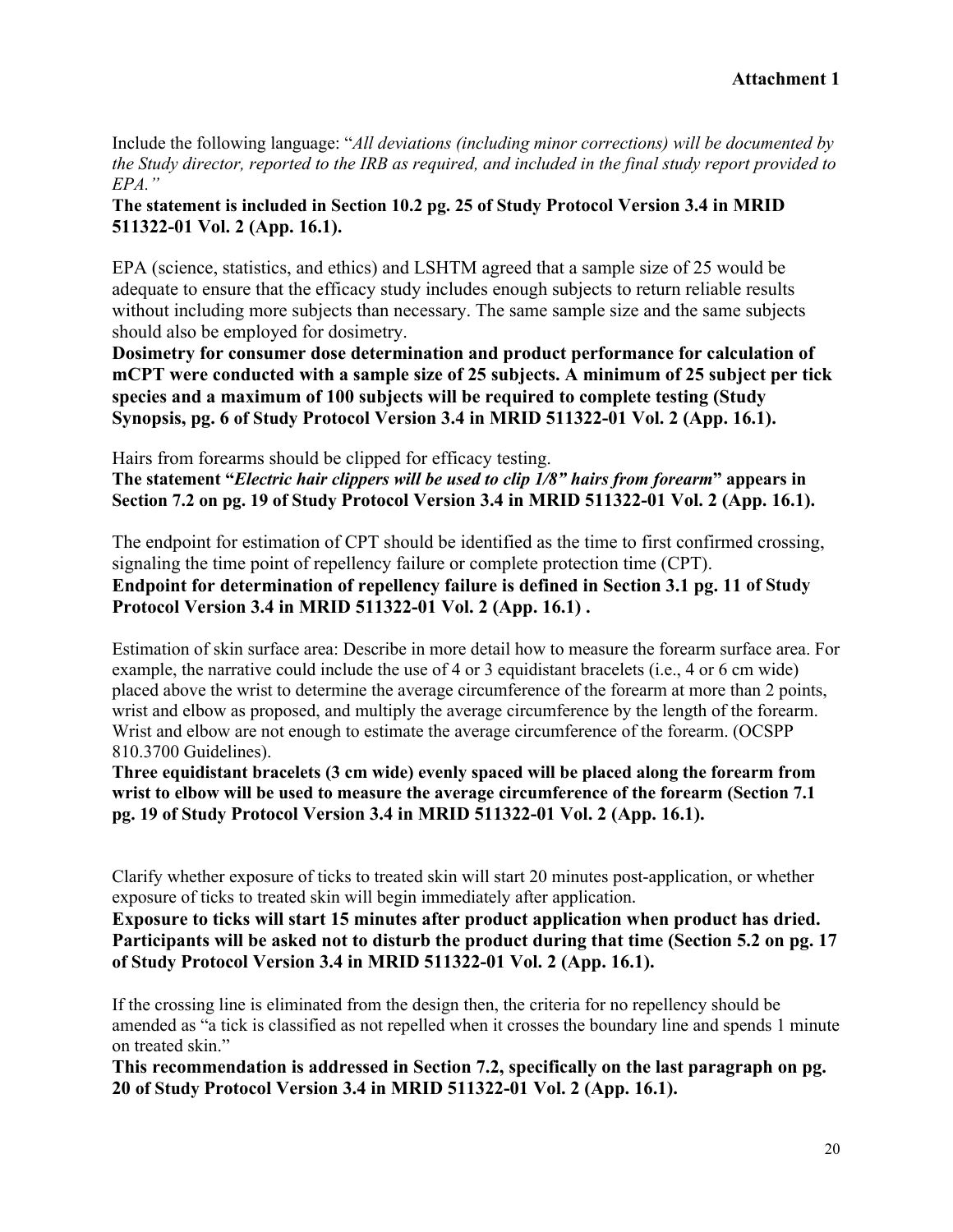Ensure that release and boundary lines reference the correct locations (e.g., boundary line will be drawn at the wrist, and release line will be located 3 cm below boundary line.)

## **This recommendation is addressed in Section 7.2, on pg. 20 of Study Protocol Version 3.4 in MRID 511322-01 Vol. 2 (App. 16.1).**

Describe the criteria for determination of first confirmed crossing: Breakdown of the product occurs when a tick crossing into treated skin is not repelled, and it is followed by a second tick that is also not repelled, or it is followed by a second tick that is repelled, but if the second tick is followed by the next tick (the third tick), and that third tick is not repelled then, the third tick is considered a confirmatory crossing within a 30 minute period for the first tick that was repelled. **This recommendation is addressed in Section 7.2, specifically on the first paragraph on pg. 21 of Study Protocol Version 3.4 in MRID 511322-01 Vol. 2 (App. 16.1).** 

Tick behavior on the control arm should be described as "*a tick that moves steadily from the release line across boundary line and upward*."

### **This statement appears in Section 7.2 pg. 20 of Study Protocol Version 3.4 in MRID 511322-01 Vol. 2 (App. 16.1) .**

If a subject withdraws after a full day of testing with one tick species, they will be replaced for testing with the next tick species. The data for the completed test day will be used. However, if subjects withdraw before completing a test day their data will not be used and they will be replaced with an alternate subject.

**Data will be used when withdrawal occurs after completing testing or not earlier than 9 hours into test, provided that number of missed exposure periods do not exceed 6 (Section 4.4 pg. 16 of Study Protocol Version 3.4 in MRID 511322-01 Vol. 2 (App. 16.1).**

The protocol should describe the method employed for quantification of applied product, including how the average consumer dose is calculated. For example, the study protocol should show the calculations that will be employed for quantification of applied product, the mean dose applied by each subject to each limb, and the grand mean across all subjects' means. **The procedure for calculation of average consumer dose is described in detail in Section 7.1 pg. 19 of Study Protocol Version 3.4 in MRID 511322-01 Vol. 2 (App. 16.1).**

Add that the typical consumer dose in  $(mg/cm<sup>2</sup>)$  will be converted to volume using the specific gravity of the test material."

## **This recommendation is included in Section 7.1 pg. 19 of Study Protocol Version 3.4 in MRID 511322-01 Vol. 2 (App. 16.1).**

The Board discussed the choice of tick species for testing. The sponsor has chosen *Rhipicephalus sanguineus* as a test species. EPA guidelines state that sponsors should use test species for which a label claim is sought, therefore the choice of *R. sanguineus* suggests that the sponsor is seeking labeling for this species. The Board questions the choice of this species over *D. variabilis*. *D. variabilis* is the primary vector for Rocky Mountain Spotted Fever (RMSF) in the US and while *R. sanguineus* is an important tick vector in Europe, it is less important in the US and is mostly associated with dogs and kennels. It is not a frequent biter of humans as